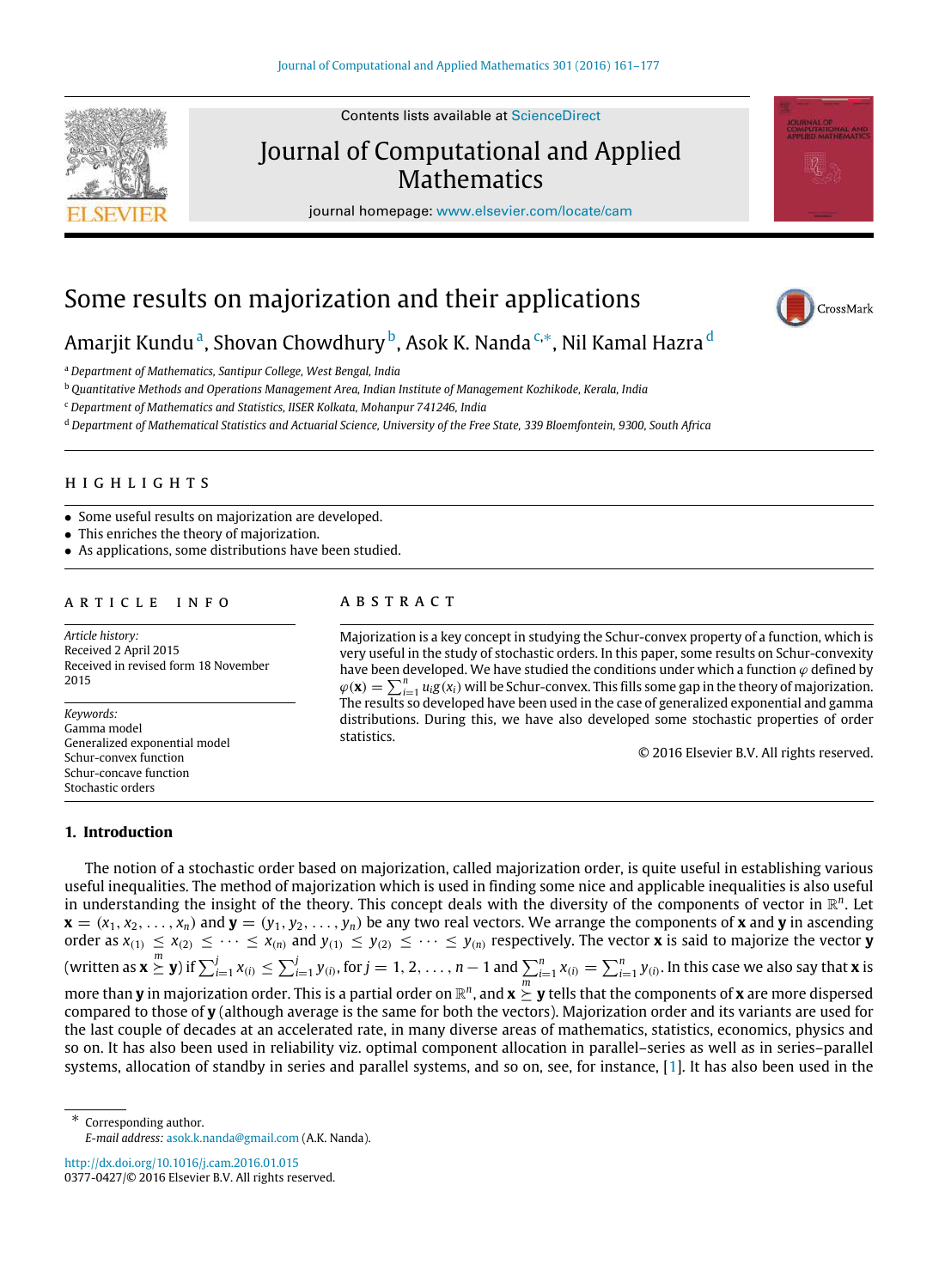# <span id="page-1-1"></span>**Table 1** Schur-convexity/concavity of  $\varphi(\mathbf{x}) = \sum_{i=1}^{n} u_i g(x_i)$ .

| g                  | u, x                                                          |                                                               |                                             |                                             |
|--------------------|---------------------------------------------------------------|---------------------------------------------------------------|---------------------------------------------|---------------------------------------------|
|                    | $\mathbf{u} \in \mathcal{D}_+$ , $\mathbf{x} \in \mathcal{D}$ | $\mathbf{u} \in \mathcal{D}_+$ , $\mathbf{x} \in \mathcal{E}$ | $u \in \mathcal{E}_+$ , $x \in \mathcal{D}$ | $u \in \mathcal{E}_+$ , $x \in \mathcal{E}$ |
| Increasing convex  | Schur-convex                                                  | Inconclusive                                                  | Inconclusive                                | Schur-convex                                |
| Decreasing convex  | Inconclusive                                                  | Schur-convex                                                  | Schur-convex                                | Inconclusive                                |
| Increasing concave | Inconclusive                                                  | Schur-concave                                                 | Schur-concave                               | Inconclusive                                |
| Decreasing concave | Schur-concave                                                 | Inconclusive                                                  | Inconclusive                                | Schur-concave                               |

context of minimal repair of two-component parallel system with exponentially distributed lifetimes by Boland and El-Neweihi [\[2\]](#page-16-1). Majorization is also used as a measure of income inequality, species diversity and bio-diversity. One may also notice the usefulness of majorization ordering in pair comparisons, phase-type distributions, disease transmission, statistical mechanics and so on. The details of these applications may be obtained in [\[3\]](#page-16-2). For an overview of majorization and some more applications, one may refer to [\[4\]](#page-16-3).

One question raised and also partially solved by Marshall et al. [\[4\]](#page-16-3) on majorization is that what condition(s) a function  $g:\R^n\to\R$  should satisfy such that, given a monotonic sequence of real numbers  $\{u_1,u_2,\ldots,u_n\},$  the function  $\varphi:\R^n\to\R$ , defined by  $\varphi(\mathbf{x}) = \sum_{i=1}^{n} u_i g(x_i)$  is Schur-convex/Schur-concave (for definition, see Section [2\)](#page-1-0). They have shown that if  $u_1 \ge u_2 \ge \cdots \ge u_n \ge 0$ , and  $g(\cdot)$  is increasing and convex, then  $\varphi(\mathbf{x})$  is Schur-convex. They have also mentioned that if **u** is decreasing, and  $g(\cdot)$  is decreasing and convex, then  $\varphi(\mathbf{x})$  is Schur-convex. However, in the last statement there is a typographical error and the term 'decreasing and convex' should be 'decreasing and concave'. The other questions related to ϕ could be: what can we say about ϕ when *g* is increasing and concave or decreasing and convex, and also **u** is in increasing order, i.e.,  $u_1 \le u_2 \le \cdots \le u_n$ ? This paper deals with this type of questions. We have shown that in some cases the property of  $\varphi$  can be explicitly mentioned whereas in some cases no conclusion on Schur-convexity or Schur-concavity of  $\varphi$  can be made.

The application of these results has been studied for order statistics generated from heterogeneous generalized exponential distributions. The usefulness of this distribution has been seen in different studies available in the literature, see, for instance, Gupta and Kundu [\[5\]](#page-16-4). Further, it is well known that there is a one-to-one correspondence between an order statistic and the lifetime of a *k*-out-of-*n* system, which has a lot of applications in statistics, reliability theory, applied probability, and so on and so forth. A *k*-out-of-*n* system is a special kind of coherent system, which survives as long as at least *k* of the *n* components of the system survive. For details of this kind of systems one may refer to [\[6\]](#page-16-5). It is to be mentioned here that we denote by  $X_{k:n}$ , the kth order statistic formed from  $X_1, X_2, \ldots, X_n$ . Although different properties of order statistics from homogeneous populations have been studied in detail in the literature, very less amount of work has been done so far for order statistic from non-homogeneous populations, due to its complicated nature of expressions. For properties of order statistics for independent and non-identically distributed random variables, one may refer to [\[7\]](#page-16-6).

The applications of other majorization orders viz. different weak majorization orders (defined in Section [2\)](#page-1-0) have been discussed in connection with heterogeneous gamma populations for series systems.

The paper is organized as follows. Section [2](#page-1-0) deals with different notations and definitions of different majorization orders used in this paper. The interrelations among different orders are also given here. Section [3](#page-3-0) deals with the main findings of the paper. The details of the findings are given in [Table 1.](#page-1-1) Section [4](#page-6-0) deals with applications of different majorization orders. This is discussed in connection with generalized exponential and gamma populations, whereas Section [5](#page-15-0) concludes.

Throughout the paper, the word increasing (resp. decreasing) and nondecreasing (resp. nonincreasing) are used  $\frac{p}{p}$  interchangeably, and  $\R$  denotes the set of real numbers  $\{x: -\infty < x < \infty\}$ . We also write  $a \stackrel{sign}{=} b$  to mean that  $a$  and *b* have the same sign. Further, by  $a\stackrel{\text{def}}{=}b$  we mean that *b* is defined as *a*. For any differentiable function  $k(\cdot)$ , we write  $k'(t)$  to denote the first derivative of *k*(*t*) with respect to *t*. The random variables considered in this paper are all nonnegative.

#### <span id="page-1-0"></span>**2. Notations and preliminaries**

For an absolutely continuous random variable *X*, we denote the probability density function by  $f_X(\cdot)$ , the cumulative distribution function by  $F_X(\cdot)$ , the hazard rate function by  $r_X(\cdot)$ , and the reversed hazard rate function by  $\tilde{r}_X(\cdot)$ . The survival or reliability function of the random variable *X* is written as  $F_X(\cdot) = 1 - F_X(\cdot)$ .

The following definitions may be obtained in [\[4\]](#page-16-3).

**Definition 2.1.** Let  $\mathbf{x} = (x_1, x_2, \ldots, x_n) \in \mathbb{R}^n$  and  $\mathbf{y} = (y_1, y_2, \ldots, y_n) \in \mathbb{R}^n$  be any two vectors.

(i) The vector **x** is said to majorize the vector **y** (written as  $\mathbf{x} \geq \mathbf{y}$ ) if

$$
\sum_{i=1}^j x_{(i)} \leq \sum_{i=1}^j y_{(i)}, \quad j=1, 2, \ldots, n-1, \quad \text{and} \quad \sum_{i=1}^n x_{(i)} = \sum_{i=1}^n y_{(i)}.
$$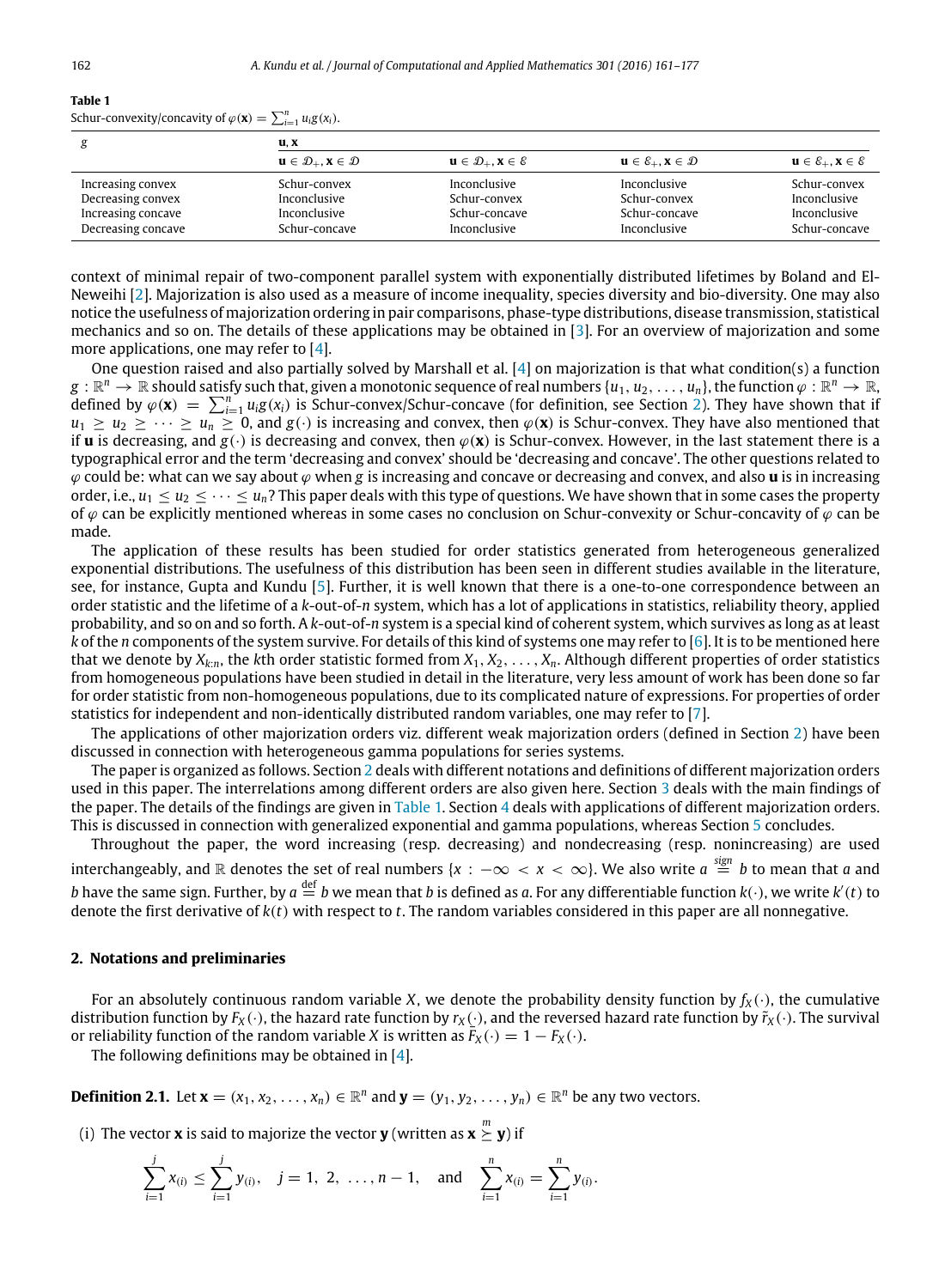(ii) The vector **x** is said to weakly supermajorize the vector **y** (written as  $\mathbf{x} \stackrel{\text{w}}{\succeq} \mathbf{y}$ ) if

$$
\sum_{i=1}^j x_{(i)} \leq \sum_{i=1}^j y_{(i)} \text{ for } j = 1, 2, \ldots, n.
$$

(iii) The vector **x** is said to weakly submajorize the vector **y** (written as  $\mathbf{x} \succeq_{w} \mathbf{y}$ ) if

$$
\sum_{i=j}^{n} x_{(i)} \geq \sum_{i=j}^{n} y_{(i)} \text{ for } j = 1, 2, ..., n.
$$

(iv) The vector **x** is said to be *p*-larger than the vector **y** (written as  $\mathbf{x}\overset{\text{p}}{\succeq}\mathbf{y}$ ) if

$$
\prod_{i=1}^{j} x_{(i)} \le \prod_{i=1}^{j} y_{(i)} \text{ for } j = 1, 2, ..., n.
$$

(v) The vector **x** is said to reciprocally majorize the vector **y** (written as  $\mathbf{x} \stackrel{\rm rm}{\succeq} \mathbf{y}$ ) if

$$
\sum_{i=1}^{j} \frac{1}{x_{(i)}} \ge \sum_{i=1}^{j} \frac{1}{y_{(i)}} \text{ for } j = 1, 2, ..., n. \quad \Box
$$

It is not so difficult to show that  $\mathbf{x} \succeq \mathbf{y} \Rightarrow \mathbf{x} \succeq \mathbf{y} \Rightarrow \mathbf{x} \succeq \mathbf{y} \Rightarrow \mathbf{x} \succeq \mathbf{y}$ 

**Definition 2.2.** Let  $I \subseteq \mathbb{R}$ . A function  $\psi : I^n \to \mathbb{R}$  is said to be Schur-convex (resp. Schur-concave) on  $I^n$  if

 $\mathbf{x} \overset{m}{\succeq} \mathbf{y}$  implies  $\psi$  ( $\mathbf{x}$ )  $\geq$  (resp.  $\leq$ )  $\psi$  ( $\mathbf{y}$ ) for all  $\mathbf{x}, \ \mathbf{y} \in I^n$ .

**Notation 2.1.** *Let us include the following notations. The first and the third are borrowed from* [\[4\]](#page-16-3)*.*

(i)  $\mathcal{D} = \{ (x_1, x_2, \dots, x_n) \in \mathbb{R}^n : x_1 \ge x_2 \ge \dots \ge x_n \}.$ (ii)  $\mathcal{E} = \{ (x_1, x_2, \dots, x_n) \in \mathbb{R}^n : x_1 \le x_2 \le \dots \le x_n \}.$ (iii)  $\mathcal{D}_+ = \{ (x_1, x_2, \dots, x_n) \in \mathbb{R}^n : x_1 \ge x_2 \ge \dots \ge x_n \ge 0 \}.$ (iv)  $\varepsilon_+ = \{(x_1, x_2, \dots, x_n) \in \mathbb{R}^n : 0 \le x_1 \le x_2 \le \dots \le x_n\}.$ 

In order to compare different order statistics, stochastic orders are used for fair and reasonable comparison. In the literature many different kinds of stochastic orders have been developed and studied. Here we consider different stochastic orders. For the definitions, motivations and usefulness of these stochastic orders, readers may see  $[8-10]$ . However, for the sake of completeness and readers' convenience we give the definitions below.

**Definition 2.3.** Let *X* and *Y* be two absolutely continuous random variables with respective supports ( $l_X$ ,  $u_X$ ) and ( $l_Y$ ,  $u_Y$ ), where  $u_X$  and  $u_Y$  may be positive infinity, and  $l_X$  and  $l_Y$  may be negative infinity. Then, *X* is said to be smaller than *Y* in

(a) likelihood ratio (*lr*) order, denoted as  $X \leq_l Y$ , if

$$
\frac{f_Y(t)}{f_X(t)}
$$
 is increasing in  $t \in (l_X, u_X) \cup (l_Y, u_Y);$ 

(b) hazard rate (*hr*) order, denoted as  $X \leq_{hr} Y$ , if

$$
\frac{\bar{F}_Y(t)}{\bar{F}_X(t)}
$$
 is increasing in  $t \in (-\infty, \max(u_X, u_Y));$ 

- (c) up shifted hazard rate ( $hr \uparrow$ ) order, denoted as  $X \leq_{hr\uparrow} Y$ , if  $X x \leq_{hr} Y$ , for all  $x \geq 0$ ;
- (d) down shifted hazard rate ( $hr$  ↓) order, denoted as  $X \leq_{hr} Y$ , if  $X \leq_{hr} [Y x]Y > x$ , for all  $x ≥ 0$ ;
- (e) reversed hazard rate (*rhr*) order, denoted as  $X \leq_{rhr} Y$ , if

$$
\frac{F_Y(t)}{F_X(t)}
$$
 is increasing in  $t \in (\min(l_X, l_Y), \infty)$ ;

- (f) up shifted reversed hazard rate (*rhr*  $\uparrow$ ) order, denoted as  $X \leq_{rhr} Y$ , if  $X x \leq_{rhr} Y$ , for all  $x \geq 0$ ;
- (g) dispersive (*disp*) order, denoted as  $X \leq_{disp} Y$ , if

$$
F_X^{-1}(b) - F_X^{-1}(a) \le F_Y^{-1}(b) - F_Y^{-1}(a) \quad \text{for all } 0 < a \le b < 1,
$$

where, for any distribution function  $F, F^{-1}$  is the right continuous inverse of  $F$ ;

 $\overline{F_X(t)}$  usual stochastic (*st*) order, denoted as  $X \leq_{st} Y$ , if  $\overline{F_X(t)} \leq \overline{F_Y(t)}$  for all  $t \in \mathbb{R}$ . □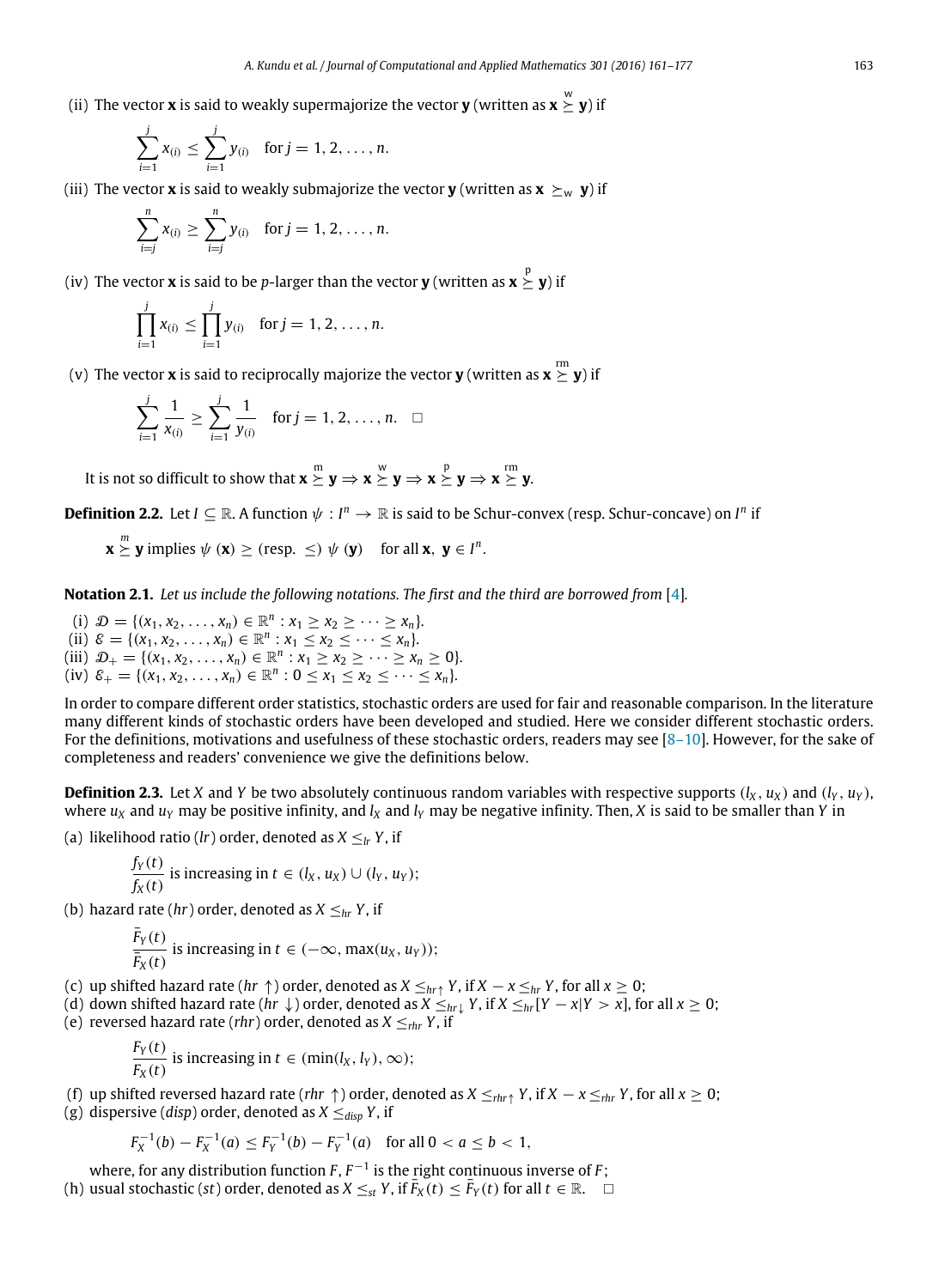In the following diagram we present a chain of implications among the above mentioned stochastic orders.

$$
X \leq_{hr\downarrow} Y \to X \leq_{hr} Y
$$
  
\n
$$
\nearrow \qquad \uparrow \qquad \searrow
$$
  
\n
$$
X \leq_{hr\uparrow} Y \qquad X \leq_{lr} Y \to X \leq_{st} Y.
$$
  
\n
$$
\downarrow \qquad \nearrow
$$
  
\n
$$
X \leq_{rhr\uparrow} Y \to X \leq_{rhr} Y
$$

Like stochastic orders, stochastic ageing is also another important concept which has many applications in reliability theory. Different stochastic ageing properties describe how a system improves or deteriorates with age. Here, we particularly consider increasing likelihood ratio (ILR), decreasing likelihood ratio (DLR), increasing failure rate in average (IFRA) and decreasing failure rate in average (DFRA) classes. The definitions and usefulness of these ageing classes could be found in [\[6\]](#page-16-5) and [\[11\]](#page-16-8).

# **Definition 2.4.** A random variable *X* is said to be

- 1. increasing likelihood ratio (ILR) (resp. decreasing likelihood ratio (DLR)) if  $f_X(t)$  is log-concave (resp. log-convex) in  $t$ ;
- 2. increasing failure rate in average (IFRA) (resp. decreasing failure rate in average (DFRA)) if  $\frac{1}{t}\int_0^t r_X(x)\,dx$  is increasing (resp. decreasing) in  $t$ .  $\square$

#### <span id="page-3-0"></span>**3. Some results on majorization**

The following lemma may be obtained in  $[4, p. 83]$ , where the parenthetical statement is not given.

**Lemma 3.1.** *Let*  $\varphi : \mathcal{D} \to \mathbb{R}$  *be a function, continuously differentiable on the interior of*  $\mathcal{D}$ *. Then, for* **x**,  $\mathbf{y} \in \mathcal{D}$ *,* 

<span id="page-3-3"></span>**x**  $\overset{m}{\succeq}$  **y** implies  $\varphi$  (**x**)  $\geq$  (*resp.* ≤)  $\varphi$  (**y**)

*if, and only if,*

 $\varphi_{(k)}(\mathbf{z})$  *is decreasing (resp. increasing) in k* = 1, 2, ..., *n*,

*where*  $\varphi_{(k)}(\mathbf{z}) = \partial \varphi(\mathbf{z}) / \partial z_k$  *denotes the partial derivative of*  $\varphi$  *with respect to its kth argument.*  $\square$ 

<span id="page-3-1"></span>On using the above lemma, we have the following.

**Lemma 3.2.** Let  $\varphi(\mathbf{x}) = \sum_{i=1}^{n} g_i(x_i)$  with  $\mathbf{x} \in \mathcal{D}$ , where  $g_i : \mathbb{R} \to \mathbb{R}$  is differentiable, for all  $i = 1, 2, ..., n$ . Then  $\varphi(\mathbf{x})$  is *Schur-concave on*  $D$  *if, and only if* 

 $g'_{i}(a) \leq g'_{i+1}(b)$  *whenever*  $a \geq b$ , *for all i* = 1, 2, ..., *n* − 1,

*where*  $g'(a) = \frac{dg(x)}{dx}\Big|_{x=a}$ .  $\Box$ 

<span id="page-3-2"></span>Now, we are in a position to prove the following theorem.

**Theorem 3.1.** Let  $\varphi(\mathbf{x}) = \sum_{i=1}^{n} u_i g(x_i)$  with  $\mathbf{x} \in \mathcal{D}$ , and let  $I \subseteq \mathbb{R}$  be an interval. Consider a function  $g: I \to \mathbb{R}$ .

- (a) *If*  $\mathbf{u} = (u_1, u_2, \dots, u_n) \in \mathcal{D}_+$  and
	- (i)  $g(\cdot)$  *is increasing and convex then*  $\varphi(\mathbf{x})$  *is Schur-convex on*  $\mathcal{D}$ *;*
	- (ii)  $g(\cdot)$  *is decreasing and concave then*  $\varphi(\mathbf{x})$  *is Schur-concave on*  $\mathcal{D}$ *.*
- (b) If  $\mathbf{u} = (u_1, u_2, \dots, u_n) \in \mathcal{E}_+$  and
	- (i)  $g(\cdot)$  *is increasing and concave then*  $\varphi(\mathbf{x})$  *is Schur-concave on*  $\mathcal{D}$ *;*
	- (ii)  $g(\cdot)$  *is decreasing and convex then*  $\varphi(\mathbf{x})$  *is Schur-convex on*  $\mathcal{D}$ *.*

**Proof.** We give a proof for (i) only. The proof of (ii) follows by taking −*g* in place of *g* in (i).

- (a) Let  $g_i(x_i) = u_i g(x_i)$ . If  $g(\cdot)$  is increasing and convex then, for all  $a \ge b$ ,  $g'(a) \ge g'(b) \ge 0$ . Again, if  $u \in \mathcal{D}_+$  then  $u_i g'(a) \ge u_{i+1} g'(b)$ . Hence, by Proposition H.2 of Marshall et al. [\[4\]](#page-16-3), (i) is proved.
- (b) Note that  $g(\cdot)$  is increasing and concave implies that, for all  $a \ge b$ ,  $g'(a) \ge 0$ ,  $g'(b) \ge 0$  and  $g'(a) \le g'(b)$ . So, if  $u \in \mathcal{E}_+$ then  $u_i g'(a) \leq u_{i+1} g'(b)$ . Hence, by [Lemma 3.2,](#page-3-1) (i) is proved.  $\Box$

The following counterexample shows that if *g* (·) is increasing and convex, and  $\mathbf{u} \in \mathcal{E}_+$ , then  $\varphi(\mathbf{x})$  may not be Schurconvex or Schur-concave on D.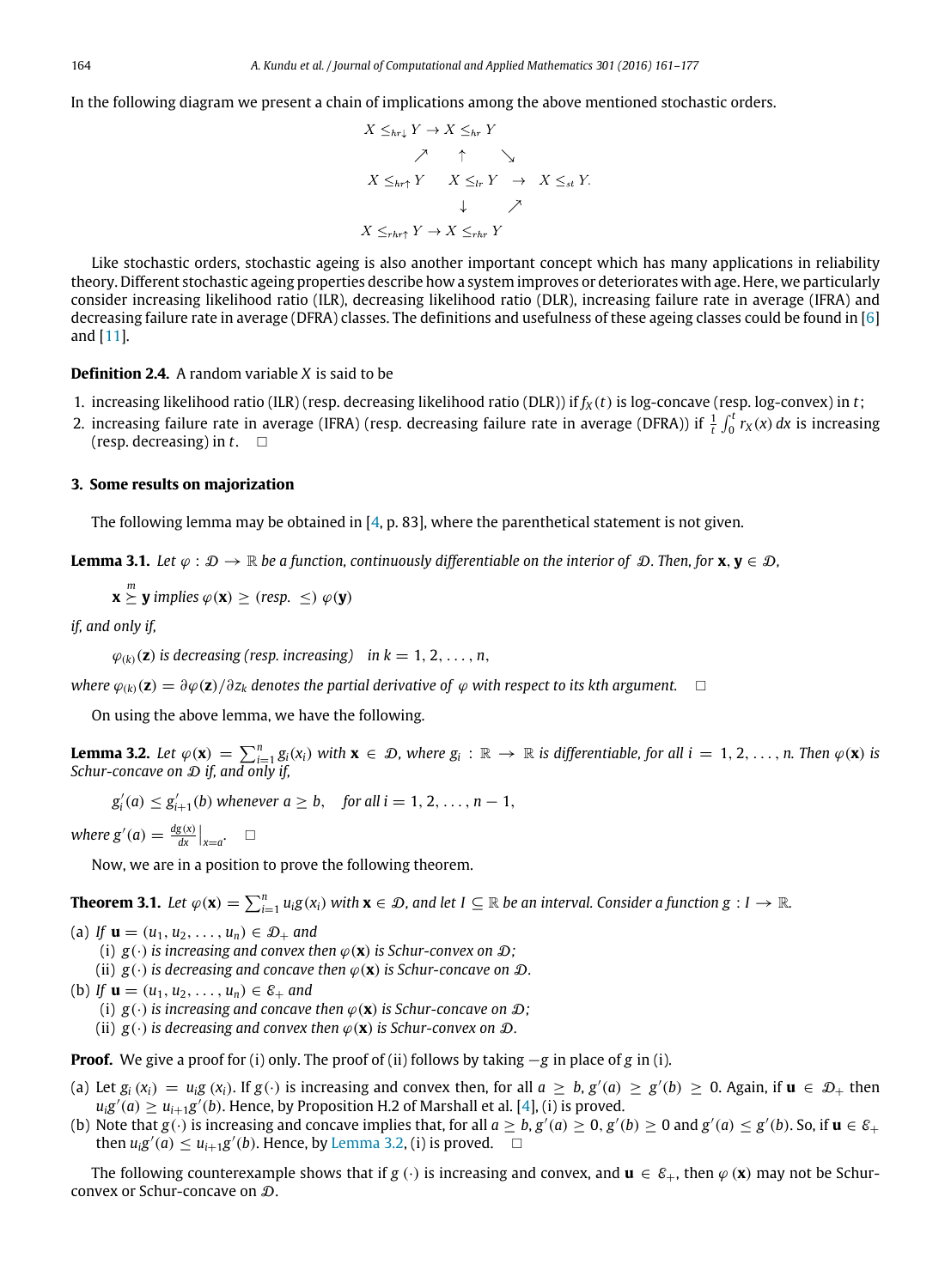**Counterexample 3.1.** Let  $g(x) = e^x$ ,  $x = (30, 8, 2) \in \mathcal{D}_+$  and  $y = (18, 12, 10) \in \mathcal{D}_+$ . So, clearly  $g(x)$  is increasing and  $convex$ , and  $\mathbf{x} \succeq \mathbf{y}$ . Now, if  $\mathbf{u} = (1, 2, 3) \in \mathcal{E}_+$  is taken, then it can be easily checked that

$$
\sum_{i=1}^{3} u_i g(x_i) - \sum_{i=1}^{3} u_i g(y_i) = 1.068640854 \times 10^{13} > 0,
$$

*giving that*  $\varphi$  (**x**) >  $\varphi$  (**y**)*. Again, if* **x** = (4, 3, 1)  $\in$   $\mathcal{D}_+$  *and* **y** = (3, 3, 2)  $\in$   $\mathcal{D}_+$  *are taken then, for* **u** = (1, 2, 30)  $\in$   $\mathcal{E}_+$  *and* for the same function g  $(\cdot)$ , it can be easily checked that, although  $\mathbf{x} \succeq \mathbf{y}$ ,

$$
\sum_{i=1}^3 u_i g(x_i) - \sum_{i=1}^3 u_i g(y_i) = -105.610615 < 0,
$$

*giving that*  $\varphi$  (**x**)  $\lt \varphi$  (**y**)*.* So,  $\varphi$  (**x**) *is neither Schur-convex nor Schur-concave on*  $\mathcal{D}_+$ *.*  $\Box$ 

That nothing can be said about the Schur-convexity of  $\varphi$  (**x**) on  $\mathcal D$  when  $g(\cdot)$  is increasing and concave, and  $\mathbf u \in \mathcal D_+$ , is shown in the next counterexample.

**Counterexample 3.2.** *For* **x** = (30, 8, 2) ∈  $\mathcal{D}_+$ , **y** = (18, 12, 10) ∈  $\mathcal{D}_+$  *and* **u** = (3, 2, 1) ∈  $\mathcal{D}_+$ , *if g*(*x*) = ln *x* is taken, *which is increasing and concave, then*

$$
\sum_{i=1}^3 u_i g(x_i) - \sum_{i=1}^3 u_i g(y_i) = -0.887891257 < 0,
$$

*giving that*  $\varphi$  (**x**)  $\lt \varphi$  (**y**)*. Again, for*  $\mathbf{x} = (4, 3, 1) \in \mathcal{D}_+$ ,  $\mathbf{y} = (3, 3, 2) \in \mathcal{D}_+$  and  $\mathbf{u} = (30, 2, 1) \in \mathcal{D}_+$  and, for the same *function g* (·)*, it can be seen that*

$$
\sum_{i=1}^{3} u_{i}g\left(x_{i}\right)-\sum_{i=1}^{3} u_{i}g\left(y_{i}\right)=7.937314993>0,
$$

*satisfying the claim.*

The counterexample given below shows that  $\varphi$  (**x**) is neither Schur-convex nor Schur-concave on  $\mathcal D$  if the function  $g(\cdot)$ is decreasing and convex, and  $\mathbf{u} \in \mathcal{D}_+$ .

**Counterexample 3.3.** Let  $g(x) = e^{-x}$ , which is decreasing and convex, and **x** = (4, 3, 1) ∈  $\mathcal{D}_+$  and **y** = (3, 3, 2) ∈  $\mathcal{D}_+$ . Now, *if*  $\mathbf{u} = (3, 2, 1) \in \mathcal{D}_+$  *is taken, then it can be easily verified that* 

<span id="page-4-0"></span>
$$
\sum_{i=1}^3 u_i g(x_i) - \sum_{i=1}^3 u_i g(y_i) = 0.138129869 > 0,
$$

*giving that*  $\varphi$  (**x**) >  $\varphi$  (**y**)*. Again, if we take*  $\mathbf{x} = (3, 2, 1) \in \mathcal{D}_+$  *and*  $\mathbf{y} = (2, 2, 2) \in \mathcal{D}_+$  *then, for*  $\mathbf{u} = (26, 2, 1) \in \mathcal{D}_+$  *and for* the same function  $g$   $(\cdot)$ , it can be easily checked that, although  $\mathbf{x} \succeq \mathbf{y}$ ,

$$
\sum_{i=1}^{3} u_i g(x_i) - \sum_{i=1}^{3} u_i g(y_i) = -1.991709429 < 0,
$$

*giving that*  $\varphi$  (**x**)  $\lt \varphi$  (**y**)*.* So,  $\varphi$  (**x**) *is neither Schur-convex nor Schur-concave on*  $\mathcal{D}_+$ .  $\Box$ 

The following counterexample shows that if *g* (·) is decreasing and concave and  $\mathbf{u} \in \mathcal{E}_+$ , then  $\varphi(\mathbf{x})$  is neither Schurconvex nor Schur-concave on  $D$ .

**Counterexample 3.4.** Let  $g(x) = 1 - e^{-9x^{-0.4}}$ , which is decreasing and concave for all  $x \in [0, 10]$ . Now, if we take  $\mathbf{x} =$  $(8, 4, 3) \in \mathcal{D}_+$ ,  $\mathbf{y} = (7, 4, 4) \in \mathcal{D}_+$  and  $\mathbf{u} = (10, 10.2, 10.4) \in \mathcal{E}_+$ , then it can also be checked that although  $\mathbf{x} \succeq \mathbf{y}$ ,

$$
\sum_{i=1}^3 u_i g(x_i) - \sum_{i=1}^3 u_i g(y_i) = -0.0108009 < 0,
$$

*giving that*  $\varphi$  (**x**)  $\lt \varphi$  (**y**)*. Again, for the same function g* (·) *and for same* **x**, **y**, *if* **u** = (1, 20, 30)  $\in \mathcal{E}_+$  *is taken then* 

$$
\sum_{i=1}^{3} u_{i}g(x_{i}) - \sum_{i=1}^{3} u_{i}g(y_{i}) = 0.0759684 > 0,
$$

*giving that*  $\varphi(\mathbf{x}) > \varphi(\mathbf{v})$ *. So,*  $\varphi(\mathbf{x})$  *is neither Schur-convex nor Schur-concave on*  $\mathcal{D}_+$ *.*  $\Box$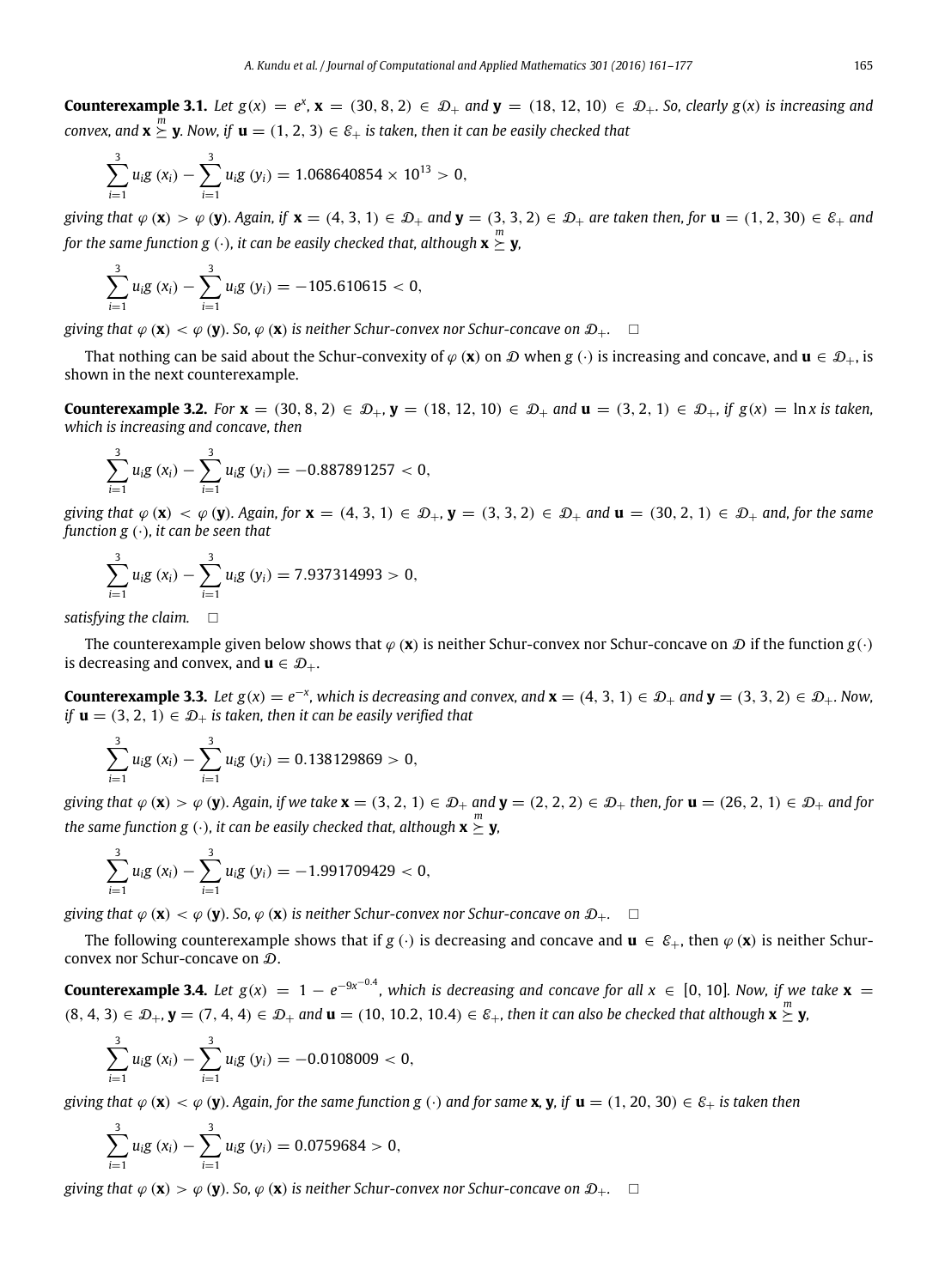From [Counterexample 3.3,](#page-4-0) it is clear that there is a typographical error in the parenthetical statement of Proposition H.2.b in [\[4\]](#page-16-3). This can also be verified by observing that the parenthetical statement of Proposition H.2.b with  $u_i \equiv 1$  contradicts Proposition C.1 of Marshall et al. [\[4,](#page-16-3) p. 92].

In all the above discussion we take  $\mathbf{x} \in \mathcal{D}$ . An immediate question that arises is—what will be the behaviour of  $\varphi$ , under different conditions on *g*, when  $\mathbf{x} \in \mathcal{E}$ ? In order to answer this question we take help of the following lemmas. The proof of [Lemma 3.3](#page-5-0) is analogous to that of Theorem A.3 of Marshall et al. [\[4,](#page-16-3) p. 83], whereas that of [Lemma 3.4](#page-5-1) is based on [Lemma 3.3.](#page-5-0)

**Lemma 3.3.** *Let*  $\varphi : \mathcal{E} \to \mathbb{R}$  *be a function, continuously differentiable on the interior of*  $\mathcal{E}$ *. Then, for* **x**, **y**  $\in \mathcal{E}$ *,* 

<span id="page-5-0"></span> $\mathbf{x} \succeq^m \mathbf{y}$  implies  $\varphi(\mathbf{x}) \geq (resp. \ \leq) \ \varphi(\mathbf{y})$ 

*if, and only if,*

 $\varphi_{(k)}(\mathbf{z})$  *is increasing (resp. decreasing) in k* = 1, 2, ..., *n*,

*where*  $\varphi_{(k)}(\mathbf{z}) = \partial \varphi(\mathbf{z}) / \partial z_k$  *denotes the partial derivative of*  $\varphi$  *with respect to its kth argument.* 

**Lemma 3.4.** Let  $\varphi(\mathbf{x}) = \sum_{i=1}^{n} g_i(x_i)$  with  $\mathbf{x} \in \mathcal{E}$ , where  $g_i : \mathbb{R} \to \mathbb{R}$  is differentiable, for all  $i = 1, 2, ..., n$ . Then  $\varphi(\mathbf{x})$  is *Schur-convex (resp. Schur-concave) on* E *if, and only if,*

<span id="page-5-1"></span> $g'_{i+1}(a) \geq (resp. \leq) g'_{i}(b)$  whenever  $a \geq b$ , for all  $i = 1, 2, ..., n - 1$ ,

*where*  $g'(a) = \frac{dg(x)}{dx}\Big|_{x=a}$ .  $\Box$ 

<span id="page-5-2"></span>Below we give a theorem whose proof, with the help of [Lemma 3.4,](#page-5-1) follows in the same line as in [Theorem 3.1.](#page-3-2)

**Theorem 3.2.** Let  $\varphi(\mathbf{x}) = \sum_{i=1}^{n} u_i g(x_i)$  with  $\mathbf{x} \in \mathcal{E}$ , and let  $I \subseteq \mathbb{R}$  be an interval. Consider a function  $g: I \to \mathbb{R}$ .

(a) *If*  $\mathbf{u} = (u_1, u_2, \dots, u_n) \in \mathcal{D}_+$  *and* 

(i)  $g(\cdot)$  *is increasing and concave then*  $\varphi(\mathbf{x})$  *is Schur-concave on*  $\varepsilon$ ;

(ii)  $g(\cdot)$  *is decreasing and convex then*  $\varphi(\mathbf{x})$  *is Schur-convex on*  $\varepsilon$ *.* 

- (b) *If*  $\mathbf{u} = (u_1, u_2, \dots, u_n) \in \mathcal{E}_+$  and
	- (i)  $g(\cdot)$  *is increasing and convex then*  $\varphi(\mathbf{x})$  *is Schur-convex on*  $\varepsilon$ *:*
	- (ii)  $g(\cdot)$  *is decreasing and concave then*  $\varphi(\mathbf{x})$  *is Schur-concave on*  $\mathcal{E}$ *.*  $\Box$

The following counterexample shows that if *g* (·) is increasing and convex, and  $\mathbf{u} \in \mathcal{D}_+$ , then  $\varphi(\mathbf{x})$  may not be Schurconvex or Schur-concave on E.

**Counterexample 3.5.** Let  $g(x) = e^x$ ,  $x = (3, 7, 10) \in \mathcal{E}_+$  and  $y = (4, 7, 9) \in \mathcal{E}_+$ . So, clearly  $g(x)$  is increasing and convex and  $\mathbf{x} \overset{m}{\succeq} \mathbf{y}$ *.* Now, if  $\mathbf{u} = (3, 2, 1) \in \mathcal{D}_+$  is taken, then it can be easily checked that

$$
\sum_{i=1}^{3} u_i g(x_i) - \sum_{i=1}^{3} u_i g(y_i) = 13819.8 > 0,
$$

*giving that*  $\varphi$  (**x**) >  $\varphi$  (**y**)*. Again, if* **x** = (1, 2, 3)  $\in$   $\mathcal{E}_+$  *and* **y** = (1.5, 1.5, 3)  $\in$   $\mathcal{E}_+$  *are taken then, for* **u** = (30, 3, 2)  $\in$   $\mathcal{D}_+$ and for the same function g  $(\cdot)$ , it can be easily checked that, although  $\mathbf{x} \succeq \mathbf{y}$ ,

$$
\sum_{i=1}^{3} u_i g(x_i) - \sum_{i=1}^{3} u_i g(y_i) = -44.1801 < 0,
$$

*giving that*  $\varphi(\mathbf{x}) < \varphi(\mathbf{y})$ *.* So,  $\varphi(\mathbf{x})$  *is neither Schur-convex nor Schur-concave on*  $\mathcal{E}_+$ .  $\square$ 

That nothing can be said about the Schur-convexity of  $\varphi$  (**x**) on  $\mathcal{E}$  when  $g(\cdot)$  is increasing and concave, and  $\mathbf{u} \in \mathcal{E}_+$ , is shown in the next counterexample.

**Counterexample 3.6.** *For* **x** = (4, 5, 6) ∈  $\varepsilon_+$ , **y** = (5, 5, 5) ∈  $\varepsilon_+$  *and* **u** = (2, 3, 5) ∈  $\varepsilon_+$ , *if g*(*x*) = ln *x* is taken, which is *increasing and concave, then*

$$
\sum_{i=1}^3 u_i g(x_i) - \sum_{i=1}^3 u_i g(y_i) = 0.465321 > 0,
$$

*giving that*  $\varphi$  (**x**) >  $\varphi$  (**y**)*. Again, for* **x** = (7, 8, 10)  $\in$   $\mathcal{E}_+$ , **y** = (7, 9, 9)  $\in$   $\mathcal{E}_+$  *and* **u** = (2, 11, 11.1)  $\in$   $\mathcal{E}_+$  *and for the same function g* (·)*, it can be seen that*

$$
\sum_{i=1}^{3} u_i g(x_i) - \sum_{i=1}^{3} u_i g(y_i) = -0.126112 < 0,
$$

*satisfying the claim.*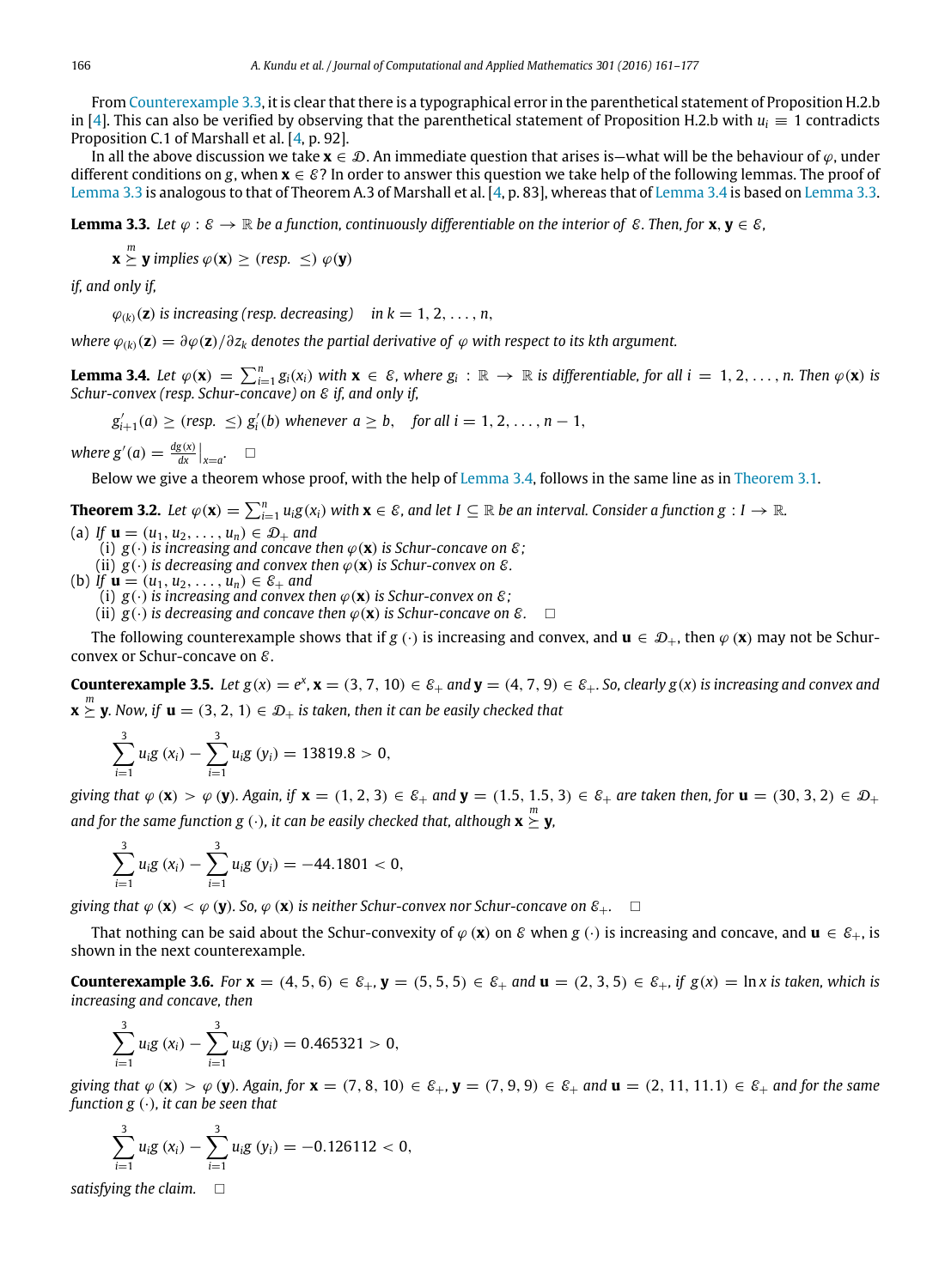The counterexample given below shows that  $\varphi$  (x) is neither Schur-convex nor Schur-concave on  $\varnothing$  if the function  $g(\cdot)$ is decreasing and convex, and  $\mathbf{u} \in \mathcal{E}_+$ .

**Counterexample 3.7.** Let  $g(x) = e^{-x}$ , which is decreasing and convex, and **x** = (4, 6, 8) ∈  $\varepsilon_+$  and **y** = (4, 7, 7) ∈  $\varepsilon_+$ . Now, *if*  $\mathbf{u} = (1, 12, 12.1) \in \mathcal{E}_+$  *is taken, then it can be easily verified that* 

$$
\sum_{i=1}^{3} u_i g(x_i) - \sum_{i=1}^{3} u_i g(y_i) = 0.0118278 > 0,
$$

*giving that*  $\varphi$  (**x**) >  $\varphi$  (**y**)*. Again, if we take x = (7, 9, 11)*  $\in \mathcal{E}_+$  *<i>and* **y** = (8, 9, 10)  $\in \mathcal{E}_+$  *then, for* **u** = (1, 3, 150)  $\in \mathcal{E}_+$  *and* for the same function  $\mathbf{g}\left( \cdot\right)$ , it can be easily checked that, although  $\mathbf{x}\succeq\mathbf{y}$ ,

$$
\sum_{i=1}^3 u_i g(x_i) - \sum_{i=1}^3 u_i g(y_i) = -0.00372823 < 0,
$$

*giving that*  $\varphi$  (**x**)  $\lt \varphi$  (**y**)*.* So,  $\varphi$  (**x**) *is neither Schur-convex nor Schur-concave on*  $\mathcal{E}_+$ .  $\Box$ 

The following counterexample shows that if *g* (·) is decreasing and concave and  $\mathbf{u} \in \mathcal{D}_+$ , then  $\varphi(\mathbf{x})$  is neither Schurconvex nor Schur-concave on E.

**Counterexample 3.8.** Let  $g(x) = 1 - e^{-9x^{-0.4}}$ , which is decreasing and concave for all  $x \in [0, 10]$ . Now, if we take  $\mathbf{x} =$  $(3, 6, 8) \in \mathcal{E}_+$ ,  $\mathbf{y} = (5, 5, 7) \in \mathcal{E}_+$  and  $\mathbf{u} = (15, 3, 2) \in \mathcal{D}_+$ , then it can also be checked that although  $\mathbf{x} \succeq \mathbf{y}$ ,

$$
\sum_{i=1}^{3} u_i g(x_i) - \sum_{i=1}^{3} u_i g(y_i) = 0.0690984 > 0,
$$

*giving that*  $\varphi$  (**x**) >  $\varphi$  (**y**)*. Again, for the same function g* (·) and for **x** = (3, 4, 5)  $\in$  E<sub>+</sub>, **y** = (3, 4.5, 4.5)  $\in$  E<sub>+</sub>, *if* *is taken then* 

$$
\sum_{i=1}^3 u_i g(x_i) - \sum_{i=1}^3 u_i g(y_i) = -0.00135098 < 0,
$$

*giving that*  $\varphi$  (**x**)  $\lt \varphi$  (**y**)*.* So,  $\varphi$  (**x**) *is neither Schur-convex nor Schur-concave on*  $\mathcal{E}_+$ .  $\Box$ 

The observations, from [Theorems 3.1](#page-3-2) and [3.2,](#page-5-2) and the counterexamples, are reported in [Table 1.](#page-1-1) The statements in the body of the table are regarding the function given by  $\varphi(\mathbf{x}) = \sum_{i=1}^{n} u_i g(x_i)$ .

# <span id="page-6-0"></span>**4. Applications of majorization**

In this section, we give two applications of majorization in the context of stochastic comparison of parallel/series systems of components. The first one deals with parallel systems of heterogeneous generalized exponential (GE) components and the other does the same with series systems of heterogeneous gamma components. Different orderings between parallel systems of heterogeneous exponential components through majorization was first studied, to the best of our knowledge, by Dykstra et al. [\[12\]](#page-16-9). Later, [\[13\]](#page-16-10) extended the results for the multiple outlier heterogeneous exponential model. Similar problem for parallel systems of heterogeneous gamma components was addressed by Zhao [\[14\]](#page-16-11).

#### *4.1. Application with generalized exponential model*

A random variable X is said to have GE distribution with parameters ( $\lambda, \theta$ ), written as GE( $\lambda, \theta$ ), if the distribution function of *X* is given by

 $F_X(x) = (1 - e^{-\lambda x})^{\theta}$ ,  $x > 0$ ,  $\lambda > 0$ ,  $\theta > 0$ ,

where  $\theta$  is the shape parameter and  $\lambda$  is the scale parameter. Clearly, this distribution is a generalization of exponential distribution in the sense that one can obtain exponential distribution from this distribution by taking  $\theta = 1$ . Unlike exponential distribution, this distribution has increasing (decreasing) failure rate for  $\theta > \frac{1}{1}$  for any fixed  $\lambda$ . Therefore, if it is known that the data are from a regular maintenance environment, it may make more sense to fit GE distribution than exponential distribution.

Now, suppose  $X_i$  (resp.  $Y_i$ ),  $i = 1, 2, \ldots, n$ , be *n* independent random variables following GE distribution with parameters  $(\lambda_i, \theta_i)$  (resp.  $(\delta_i, \theta_i)$ ). Write  $\lambda = (\lambda_1, \lambda_2, \ldots, \lambda_n)$ ,  $\delta = (\delta_1, \delta_2, \ldots, \delta_n)$  and  $\theta = (\theta_1, \theta_2, \ldots, \theta_n)$ . Then the distribution functions of *Xn*:*<sup>n</sup>* and *Yn*:*<sup>n</sup>* can be written respectively as

$$
F_{X_{n:n}}(x) = \prod_{i=1}^{n} F_{X_i}(x) = \prod_{i=1}^{n} (1 - e^{-\lambda_i x})^{\theta_i},
$$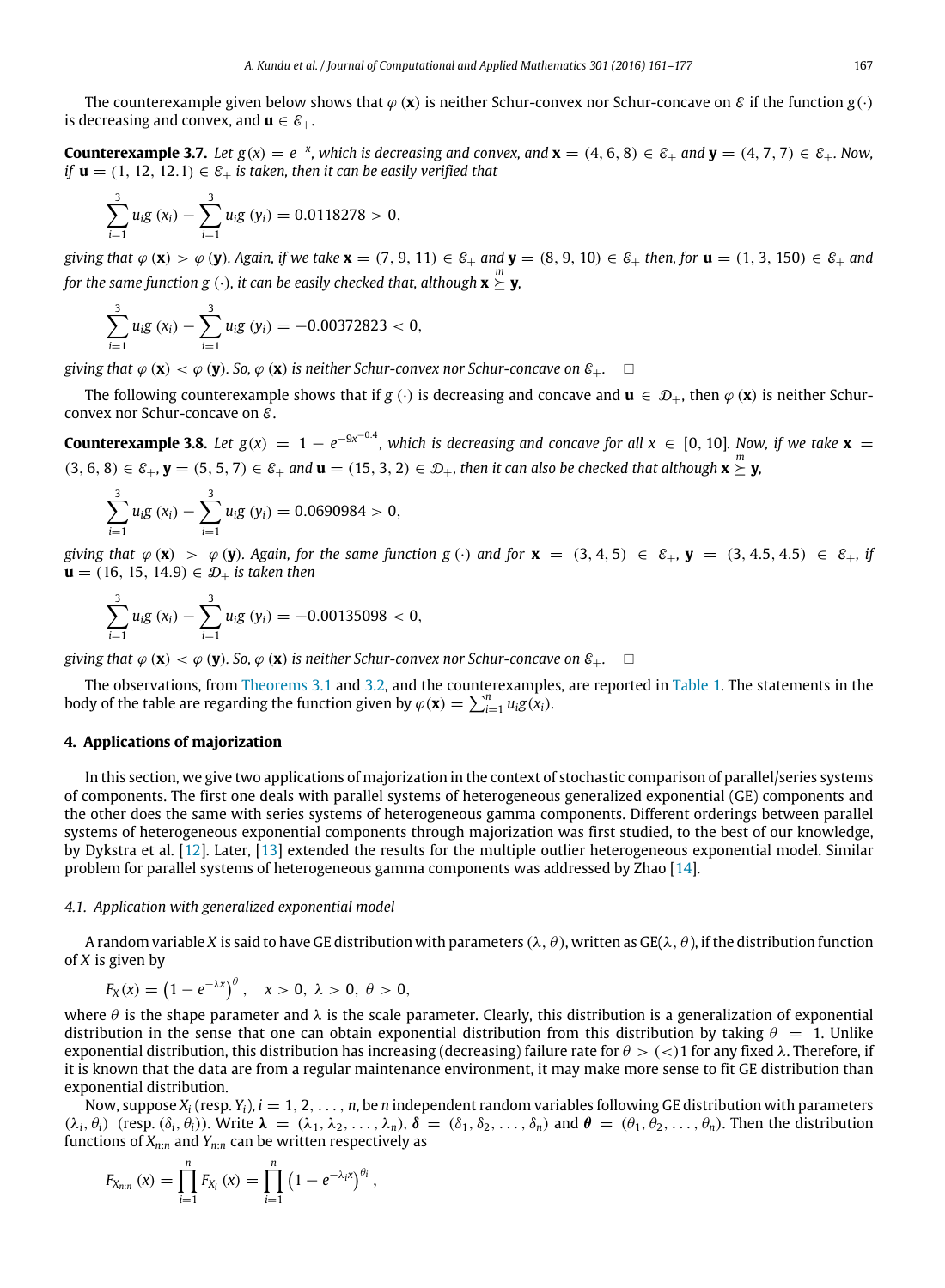and

$$
F_{Y_{n:n}}(x) = \prod_{i=1}^{n} F_{Y_i}(x) = \prod_{i=1}^{n} (1 - e^{-\delta_i x})^{\theta_i}.
$$

It is to be mentioned here that [Theorem 4.1](#page-7-0) given below gives comparison of two parallel systems under *p*-larger order (which is weaker than majorization order). But before that we give a lemma, which is similar to the one in [\[15\]](#page-16-12).

**Lemma 4.1.** *Let*  $\psi$  :  $\varepsilon_+$  (*resp.*  $\mathcal{D}_+$ )  $\rightarrow \mathbb{R}$  *be a function. Then, for* **x**, **y**  $\in \varepsilon_+$  (*resp.* **x**, **y**  $\in \mathcal{D}_+$ *),* 

<span id="page-7-1"></span>
$$
\mathbf{x} \stackrel{p}{\succeq} \mathbf{y} \Rightarrow \psi(\mathbf{x}) \geq \psi(\mathbf{y})
$$

*if, and only if,*

(i)  $\psi(e^{a_1}, \ldots, e^{a_n})$  is Schur-convex in  $(a_1, \ldots, a_n) \in \mathcal{E}$  (resp.  $(a_1, \ldots, a_n) \in \mathcal{D}$ ), (ii)  $\psi(e^{a_1}, \ldots, e^{a_n})$  *is decreasing in a<sub>i</sub>*, for  $i = 1, \ldots, n$ ,

*where*  $a_i = \ln x_i$ , for  $i = 1, \ldots, n$ .  $\Box$ 

<span id="page-7-0"></span>In the following theorem we show that, if λ is *p*-larger than δ then  $X_{n:n}$  is superior to  $Y_{n:n}$  in the usual stochastic order.

**Theorem 4.1.** Let  $X_i$  and  $Y_i$  follow GE distributions with parameters  $(\lambda_i, \theta_i)$  and  $(\delta_i, \theta_i)$  respectively, for  $i=1,2,\ldots,n$ . Further, *let*  $X_i$ 's and  $Y_i$ 's be independent. Suppose that the set of conditions  $\{\lambda \in \mathcal{E}_+, \delta \in \mathcal{E}_+$ ,  $\theta \in \mathcal{D}_+$ ,  $\delta \in \mathcal{D}_+, \delta \in \mathcal{D}_+$ ,  $\theta \in \mathcal{E}_+\}$ *holds. Then*

$$
\lambda \overset{p}{\succeq} \delta \text{ implies } X_{n:n} \geq_{st} Y_{n:n}.
$$

**Proof.** Let the set of conditions { $\lambda \in \mathcal{E}_+$ ,  $\delta \in \mathcal{E}_+$ ,  $\theta \in \mathcal{D}_+$ } hold. Further, let  $F_F(\cdot)$  and  $\tilde{r}_F(\cdot)$  be the distribution function and the reversed hazard rate function of the standard exponential distribution, respectively. Then the survival function of *Xn*:*<sup>n</sup>* is given by

$$
\bar{F}_{X_{n:n}}(x) = 1 - \prod_{i=1}^{n} [F_E(e^{a_i})]^{\theta_i}
$$
  
=  $\Psi(e^{a_1}, e^{a_2}, \dots, e^{a_n}),$  say,

where  $a_i = \ln(\lambda_i x)$ , for  $i = 1, 2, ..., n$ . Note that  $\Psi(e^{a_1}, e^{a_2}, ..., e^{a_n})$  is decreasing in each  $a_i$ , for  $i = 1, 2, ..., n$ . Further, for  $1 \leq p \leq q \leq n$ ,

$$
\frac{\partial \Psi}{\partial a_p} - \frac{\partial \Psi}{\partial a_q} = \prod_{i=1}^n [F_E(e^{a_i})]^{\theta_i} \left[ \theta_q e^{a_q} \tilde{r}_E(e^{a_q}) - \theta_p e^{a_p} \tilde{r}_E(e^{a_p}) \right] \leq 0,
$$

where the inequality follows because  $x\tilde{r}_E(x)$  is decreasing in  $x>0$ . Thus, by [Lemma 3.3](#page-5-0) we have that  $\Psi(e^{a_1}, e^{a_2}, \ldots, e^{a_n})$  is Schur-convex in  $(a_1, a_2, \ldots, a_n) \in \mathcal{E}$  whenever  $(\theta_1, \theta_2, \ldots, \theta_n) \in \mathcal{D}_+$ . Hence the result follows from [Lemma 4.1.](#page-7-1) The result follows in a similar way under the set of conditions  $\{\lambda \in \mathcal{D}_+, \delta \in \mathcal{D}_+, \theta \in \mathcal{E}_+\}$ .  $\Box$ 

The following counterexample shows that [Theorem 4.1](#page-7-0) does not hold under the sets of conditions { $\lambda \in \mathcal{D}_+$ ,  $\delta \in \mathcal{D}_+$ ,  $\theta \in$  $\mathcal{D}_+$  or { $\lambda \in \mathcal{E}_+$ ,  $\delta \in \mathcal{E}_+$ , even if the condition of *p*-larger order is replaced by the majorization order.

**Counterexample 4.1.** *Let*  $X_1$ ,  $X_2$ ,  $Y_1$  *and*  $Y_2$  *follow GE distribution with respective parameters*  $(\lambda_1, \theta_1)$ ,  $(\lambda_2, \theta_2)$ ,  $(\delta_1, \theta_1)$  *and*  $(\delta_2, \theta_2)$ , where  $(\lambda_1, \lambda_2) = (1, 5) \in \mathcal{E}_+$ ,  $(\delta_1, \delta_2) = (2, 4) \in \mathcal{E}_+$ , and  $(\theta_1, \theta_2) = (2, 100) \in \mathcal{E}_+$ . Clearly,  $(\lambda_1, \lambda_2) \geq (\delta_1, \delta_2)$ . *Now,*

<span id="page-7-2"></span>
$$
k_1(x) \stackrel{\text{def}}{=} \overline{F}_{X_{2:2}}(x) - \overline{F}_{Y_{2:2}}(x)
$$
  
=  $(1 - e^{-2x})^2 (1 - e^{-4x})^{100} - (1 - e^{-x})^2 (1 - e^{-5x})^{100}$ .

*It can be shown that*  $k_1(x)$  *changes sign. Thus,*  $X_{2:2} \not\geq_{st} Y_{2:2}$ *. Further, let*  $(\lambda_1, \lambda_2) = (6, 2) \in \mathcal{D}_+$ ,  $(\delta_1, \delta_2) = (5, 3) \in \mathcal{D}_+$ , and  $(\theta_1, \theta_2) = (60, 2) \in \mathcal{D}_+$ . Clearly,  $(\lambda_1, \lambda_2) \geq (\delta_1, \delta_2)$ . Now,

$$
k_2(x) \stackrel{\text{def}}{=} \overline{F}_{X_{2:2}}(x) - \overline{F}_{Y_{2:2}}(x)
$$
  
=  $(1 - e^{-5x})^{60} (1 - e^{-3x})^2 - (1 - e^{-6x})^{60} (1 - e^{-2x})^2$ .

*It is easy to verify that*  $k_2(x)$  *changes sign. Thus,*  $X_{2:2} \not\geq_{st} Y_{2:2}$ .  $\Box$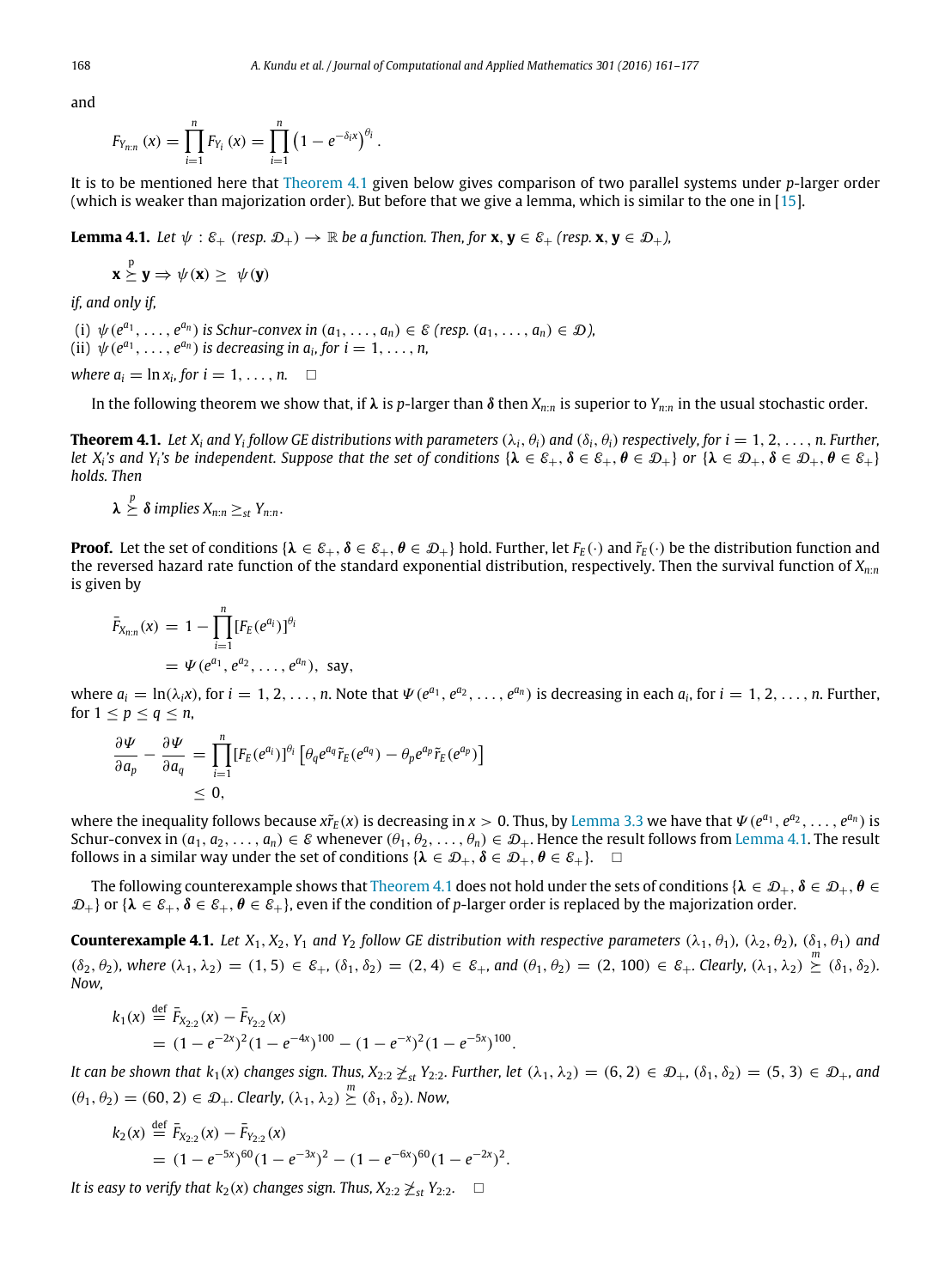The following counterexample shows that the condition of *p*-larger order given in [Theorem 4.1](#page-7-0) cannot be replaced by reciprocal majorization order.

**Counterexample 4.2.** *Let*  $X_1, X_2, Y_1$  *and*  $Y_2$  *follow GE distribution with respective parameters*  $(\lambda_1, \theta_1)$ *,*  $(\lambda_2, \theta_2)$ *,*  $(\delta_1, \theta_1)$  *and*  $(\delta_2, \theta_2)$ , where  $(\lambda_1, \lambda_2) = (2, 4) \in \mathcal{E}_+, (\delta_1, \delta_2) = (2.4, 3) \in \mathcal{E}_+,$  and  $(\theta_1, \theta_2) = (1, 0.99) \in \mathcal{D}_+.$  Clearly,  $(\lambda_1, \lambda_2) \stackrel{rm}{\simeq} (\delta_1, \delta_2)$ *and*  $(\lambda_1, \lambda_2) \nleq (\delta_1, \delta_2)$ *. Writing*  $k_3(x) = \bar{F}_{X_{2:2}}(x) - \bar{F}_{Y_{2:2}}(x)$  we have

$$
k_3(x) = (1 - e^{-2.4x})(1 - e^{-3x})^{0.99} - (1 - e^{-2x})(1 - e^{-4x})^{0.99}.
$$

*It can be shown that k*<sub>3</sub>(*x*) *changes sign. Thus,*  $X_{2:2} \not\geq_{st} Y_{2:2}$ *.*  $\Box$ 

<span id="page-8-0"></span>Below we give a lemma without proof, which will be used in proving the upcoming theorems.

**Lemma 4.2.** *For x* > 0,  $g(y) = y (e^{y(x)} - 1)^{-1}$  *is decreasing and convex in y* > 0. □

The following lemma to be used in proving the next theorem, may be obtained in [\[4,](#page-16-3) p. 87], where the parenthetical statements are not given.

**Lemma 4.3.** *Let*  $S \subseteq \mathbb{R}^n$ *. Further, let*  $\varphi : S \to \mathbb{R}$ *. Then* 

<span id="page-8-1"></span> $(a_1, a_2, \ldots, a_n) \succeq_w (b_1, b_2, \ldots, b_n)$  implies  $\varphi(a_1, a_2, \ldots, a_n) \geq (resp. \leq) \varphi(b_1, b_2, \ldots, b_n)$ 

*if, and only if,* ϕ *is increasing (resp. decreasing) and Schur-convex (resp. Schur-concave) on S. Similarly,*

$$
(a_1, a_2, \ldots, a_n) \stackrel{w}{\succeq} (b_1, b_2, \ldots, b_n) \text{ implies } \varphi(a_1, a_2, \ldots, a_n) \geq (resp. \leq) \varphi(b_1, b_2, \ldots, b_n)
$$

*if, and only if,*  $\varphi$  *is decreasing (resp. increasing) and Schur-convex (resp. Schur-concave) on S.*  $\Box$ 

The following theorem shows that, if  $(\lambda_1, \lambda_2, \dots, \lambda_n)$  weakly supermajorizes  $(\delta_1, \delta_2, \dots, \delta_n)$ , then  $X_{n:n}$  dominates  $Y_{n:n}$ in reversed hazard rate ordering.

**Theorem 4.2.** Let X<sub>i</sub> and Y<sub>i</sub> follow GE distributions with parameters ( $\lambda_i$ ,  $\theta_i$ ) and ( $\delta_i$ ,  $\theta_i$ ) respectively, for  $i=1,2,\ldots,n$ . Further, *let*  $X_i$ 's and  $Y_i$ 's be independent. Suppose that the set of conditions  $\{\lambda \in \mathcal{D}_+, \delta \in \mathcal{D}_+, \theta \in \mathcal{E}_+\}$  or  $\{\lambda \in \mathcal{E}_+, \delta \in \mathcal{E}_+$ ,  $\theta \in \mathcal{D}_+\}$ *holds. Then*

<span id="page-8-2"></span> $\lambda \overset{w}{\succeq} \delta$  implies  $X_{n:n} \geq_{rhr} Y_{n:n}$ .

**Proof.** The reversed hazard rate functions of *Xn*:*<sup>n</sup>* and *Yn*:*<sup>n</sup>* are given respectively by

<span id="page-8-3"></span>
$$
\tilde{r}_{X_{n:n}}\left(x\right) = \sum_{i=1}^{n} \frac{\theta_i \lambda_i e^{-\lambda_i x}}{1 - e^{-\lambda_i x}} = \sum_{i=1}^{n} \theta_i g(\lambda_i),\tag{4.1}
$$

and

<span id="page-8-4"></span>
$$
\tilde{r}_{Y_{n:n}}\left(x\right) = \sum_{i=1}^{n} \frac{\theta_i \delta_i e^{-\delta_i x}}{1 - e^{-\delta_i x}} = \sum_{i=1}^{n} \theta_i g(\delta_i),\tag{4.2}
$$

where  $g(\cdot)$  is as defined in [Lemma 4.2.](#page-8-0) By [Lemma 4.2](#page-8-0) and [Theorem 3.1](#page-3-2) b(ii) we have that  $\tilde{r}_{X_{n:n}}(x)$  is Schur-convex in  $(\lambda_1, \lambda_2, \ldots, \lambda_n)$ . Further, by [Lemma 4.2](#page-8-0) and [Theorem 3.2](#page-5-2) a(ii) we also get that  $\tilde{r}_{X_{n:n}}(x)$  is Schur-convex in  $(\lambda_1, \lambda_2, \ldots, \lambda_n)$ . Again, note that  $\tilde{r}_{X_{n:n}}$   $(x)$  is decreasing in each  $\lambda_i$ . Thus, the result follows from [Lemma 4.3.](#page-8-1)

**Remark 4.1.** [Theorem 4.2](#page-8-2) improves Theorem 3.2 of Dykstra et al. [\[12\]](#page-16-9) in the sense that the latter can be obtained from the former by taking  $\theta_1 = \theta_2 = \cdots = \theta_n = 1$ .

**Remark 4.2.** [Counterexample 4.1](#page-7-2) shows that [Theorem 4.2](#page-8-2) does not hold under the sets of conditions { $\lambda \in \mathcal{D}_+$ ,  $\delta \in \mathcal{D}_+$ ,  $\theta \in$  $\mathcal{D}_+$ } or { $\lambda \in \mathcal{E}_+$ ,  $\delta \in \mathcal{E}_+$ ,  $\theta \in \mathcal{E}_+$ }.  $\Box$ 

It is well known that *p*-larger order is weaker than the weak supermajorization order. Then a natural question arises whether the result discussed in [Theorem 4.2](#page-8-2) holds under *p*-larger order. The following counterexample answers this question in negative.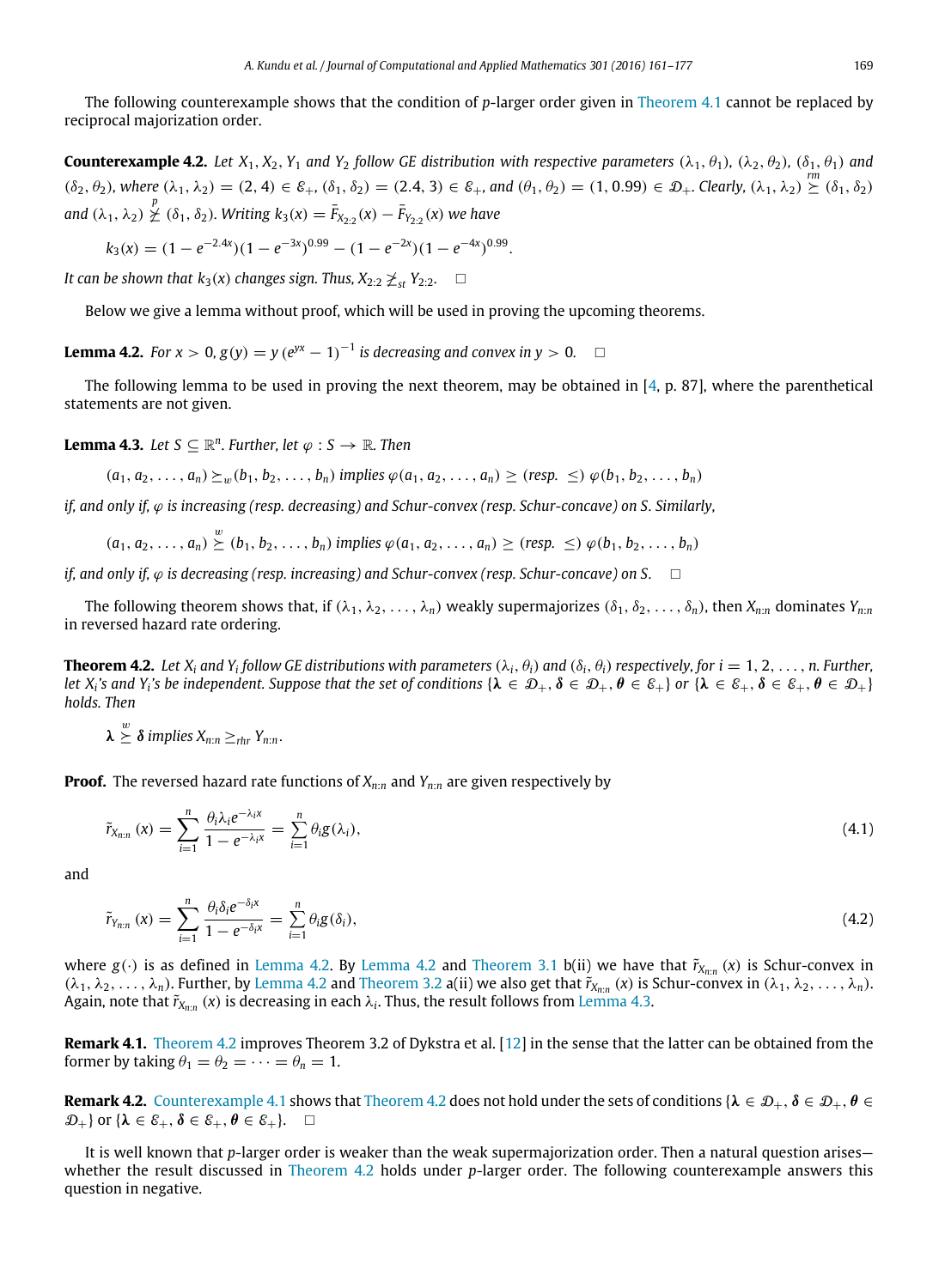**Counterexample 4.3.** *Let*  $X_1, X_2, Y_1$  *and*  $Y_2$  *follow GE distribution with respective parameters*  $(\lambda_1, \theta_1)$ *,*  $(\lambda_2, \theta_2)$ *,*  $(\delta_1, \theta_1)$  *and*  $(\delta_2, \theta_2)$ , where  $(\lambda_1, \lambda_2) = (1, 7) \in \mathcal{E}_+, (\delta_1, \delta_2) = (2, 5) \in \mathcal{E}_+,$  and  $(\theta_1, \theta_2) = (2.1, 2) \in \mathcal{D}_+.$  Clearly,  $(\lambda_1, \lambda_2) \geq (\delta_1, \delta_2)$  and  $(\lambda_1, \lambda_2) \not\succeq (\delta_1, \delta_2)$ . Writing  $k_4(x) = \tilde{r}_{X_{2:2}}(x) - \tilde{r}_{Y_{2:2}}(x)$  we have

<span id="page-9-0"></span>
$$
k_4(x)=\frac{2.1}{e^x-1}+\frac{14}{e^{7x}-1}-\frac{4.2}{e^{2x}-1}-\frac{10}{e^{5x}-1}.
$$

It can be shown that  $k_4(x)$  changes sign. Thus,  $X_{2:2}$   $\geq$ <sub>*rhr*</sub>  $Y_{2:2}$ . □

<span id="page-9-1"></span>In the following theorem we generalize the above result for the up shifted reversed hazard rate order.

**Theorem 4.3.** Let  $X_i$  and  $Y_i$  follow GE distributions with parameters  $(\lambda_i, \theta_i)$  and  $(\delta_i, \theta_i)$  respectively, for  $i = 1, 2, \ldots, n$ . Further, *let*  $X_i$ 's and  $Y_i$ 's be independent. Suppose that the set of conditions  $\{\lambda \in \mathcal{D}_+, \delta \in \mathcal{D}_+, \delta \in \mathcal{E}_+\}$  or  $\{\lambda \in \mathcal{E}_+, \delta \in \mathcal{E}_+$ ,  $\delta \in \mathcal{E}_+$ ,  $\delta \in \mathcal{D}_+\}$ *holds. Then*

$$
\lambda \overset{w}{\succeq} \delta
$$
 implies  $X_{n:n} \geq_{rhr\uparrow} Y_{n:n}$ .

**Proof.** Note that  $\tilde{r}_{n:n}(x)$  is decreasing in  $x > 0$ , and hence  $X_{n:n}$  has log-concave distribution function. Then, on using [Theorem 4.2,](#page-8-2) the result follows from Theorem 2.2 of Di Crescenzo and Longobardi [\[10\]](#page-16-13).

**Remark 4.3.** [Counterexample 4.3](#page-9-0) shows that the weak supermajorization condition given in [Theorem 4.3](#page-9-1) cannot be replaced by *p*-larger order.  $\Box$ 

Below we give another set of sufficient conditions under which the result given in [Theorem 4.3](#page-9-1) holds.

**Theorem 4.4.** Let X<sub>i</sub> and Y<sub>i</sub> follow GE distributions with parameters ( $\lambda_i$ ,  $\theta_i$ ) and ( $\delta_i$ ,  $\theta_i$ ), respectively, for  $i=1,2,\ldots,n$ . Further, let  $X_i$ 's and  $Y_i$ 's be independent. If  $\delta_i \geq \lambda_i$  for all  $i = 1, 2, \ldots, n$ , then  $X_{n:n} \geq_{rhr\uparrow} Y_{n:n}$ .

**Proof.** By [Lemma 4.2](#page-8-0) we have that  $g(\cdot)$  is a decreasing function. Then  $X_{n:n} \geq_{rhr} Y_{n:n}$  immediately follows from [\(4.1\)](#page-8-3) and [\(4.2\).](#page-8-4) Further, note that  $\tilde{r}_{n:n}(x)$  is decreasing in  $x > 0$ . Hence, the result follows from Theorem 2.2 of Di Crescenzo and Longobardi [\[10\]](#page-16-13).  $\square$ 

The following corollaries are immediate.

**Corollary 4.1.** *If*  $\delta_i \geq \lambda_i$  for all  $i = 1, 2, ..., n$ , then  $X_{n:n} \geq_{rhr} Y_{n:n}$ .

<span id="page-9-3"></span>**Corollary 4.2.** *If*  $\min{\{\delta_1, \delta_2, \ldots, \delta_n\}}$  >  $\max{\{\lambda_1, \lambda_2, \ldots, \lambda_n\}}$ , then  $X_{n:n}$  >  $r$ <sub>*n*</sub>  $r$ <sub>*n*</sub>.  $\Box$ 

Now the question arises whether [Theorem 4.2](#page-8-2) can be strengthened further by replacing reversed hazard rate order between  $X_{n:n}$  and  $Y_{n:n}$  by likelihood ratio order. For  $n = 3$ , the following counterexample gives a negative answer, even if the condition of weak supermajorization order is replaced by the majorization order.

**Counterexample 4.4.** Let  $X_i$  (resp.  $Y_i$ ) follow GE distributions with parameters  $(\lambda_i, \theta_i)$  (resp.  $(\delta_i, \theta_i)$ ),  $i = 1, 2, 3$ , where  $(\lambda_1, \lambda_2, \lambda_3) = (6, 4, 2) \in \mathcal{D}_+, (\delta_1, \delta_2, \delta_3) = (5, 5, 2) \in \mathcal{D}_+$  and  $(\theta_1, \theta_2, \theta_3) = (1, 2, 3) \in \mathcal{E}_+$ . Clearly,  $(\lambda_1, \lambda_2, \lambda_3) \succeq$  $(\delta_1, \delta_2, \delta_3)$ . Now, it can be shown that  $f_{X_{3:3}}(x)/f_{Y_{3:3}}(x)$  is nonmonotone. Thus, there is no likelihood ratio order between  $X_{3:3}$  and *Y*<sub>3:3</sub>*.* □

Below we see that there exists likelihood ratio order between *Xn*:*<sup>n</sup>* and *Yn*:*<sup>n</sup>* if *Y<sup>i</sup>* is a random variable following GE distribution with parameters  $(\bar{\lambda}, \theta_i)$ ,  $i = 1, 2, ..., n$ , where  $\bar{\lambda} = \frac{1}{n} \sum_{i=1}^n \lambda_i$ .

**Theorem 4.5.** Let X<sub>i</sub> and Y<sub>i</sub> follow GE distributions with parameters  $(\lambda_i, \theta_i)$  and  $(\overline{\lambda}, \theta_i)$ , respectively, for  $i=1,2,\ldots,$  n. Further, *let X*<sub>i</sub>'s and *Y*<sub>i</sub>'s be independent. Suppose that the set of conditions  $\{\lambda \in \mathcal{D}_+, \theta \in \mathcal{E}_+\}$  or  $\{\lambda \in \mathcal{E}_+, \theta \in \mathcal{D}_+\}$  holds. Then  $X_{n:n} \geq l_r Y_{n:n}$ .

**Proof.** To prove the result, we have to show that

<span id="page-9-2"></span>
$$
\frac{f_{X_{n:n}}(x)}{f_{Y_{n:n}}(x)} = c \sum_{i=1}^{n} \frac{\theta_i \lambda_i \left(e^{\overline{\lambda} x} - 1\right)}{\left(e^{\lambda_i x} - 1\right)} \frac{F_{X_{n:n}}(x)}{F_{Y_{n:n}}(x)} \text{ is increasing in } x > 0,
$$
\n(4.3)

where *c* is a constant independent of *x*. Now, by [Theorem 4.2,](#page-8-2) we have that

*F<sup>X</sup>n*:*<sup>n</sup>* (*x*)  $\frac{F_{X_{n:n}}(x)}{F_{Y_{n:n}}(x)}$  is increasing in  $x > 0$ .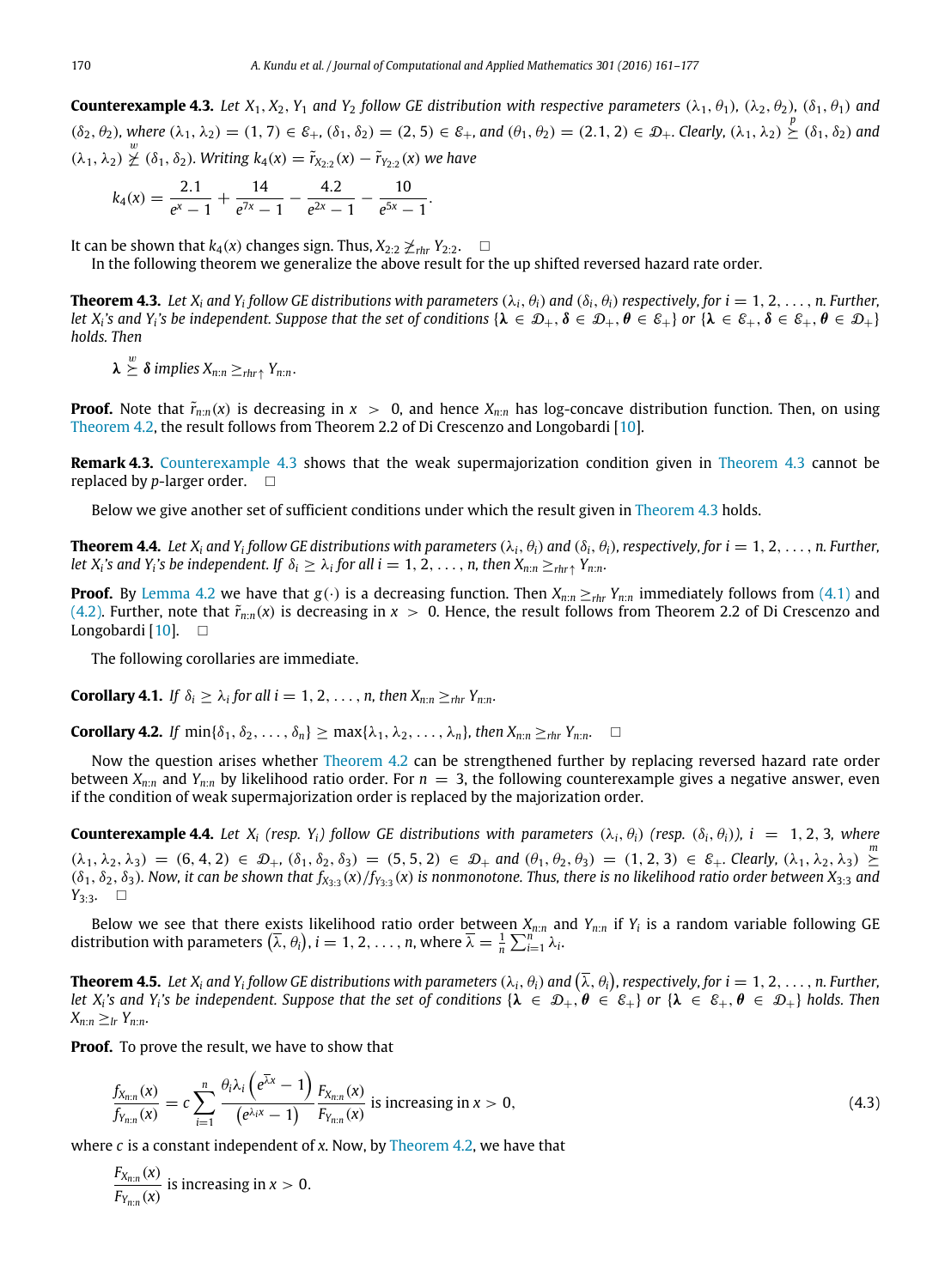So, from  $(4.3)$ , it is only required to show that

$$
\eta_3(x) \stackrel{\text{def}}{=} \sum_{i=1}^n \frac{\theta_i \lambda_i \left( e^{\overline{\lambda} x} - 1 \right)}{\left( e^{\lambda_i x} - 1 \right)}
$$
 is increasing in  $x > 0$ .

Differentiating  $\eta_3(x)$  with respect to *x*, we have

$$
\eta_3'(x) = \overline{\lambda}e^{\overline{\lambda}x} \sum_{i=1}^n \frac{\theta_i \lambda_i}{\left(e^{\lambda_i x} - 1\right)} - \left(e^{\overline{\lambda}x} - 1\right) \sum_{i=1}^n \frac{\theta_i \lambda_i^2 e^{\lambda_i x}}{\left(e^{\lambda_i x} - 1\right)^2}.
$$
\n(4.4)

It can be shown that each of  $\lambda_i^2 e^{-\lambda_i x}/\left(1-e^{-\lambda_i x}\right)^2$  and  $\left(1-e^{-\lambda_i x}\right)/\lambda_i$  is decreasing in  $\lambda_i$ . Thus, we have, on using Equation (1.5) of Mitrinović et al. [\[16\]](#page-16-14)

$$
\sum_{i=1}^n \frac{\theta_i \lambda_i}{e^{\lambda_i x} - 1} \geq \frac{1}{n} \sum_{i=1}^n \frac{\theta_i \lambda_i^2 e^{-\lambda_i x}}{\left(1 - e^{-\lambda_i x}\right)^2} \sum_{i=1}^n \frac{\left(1 - e^{-\lambda_i x}\right)}{\lambda_i}.
$$

Thus,  $\eta_3(x)$  is increasing in *x*, if for all  $x > 0$ ,

$$
\frac{\overline{\lambda}}{n}\sum_{i=1}^n\frac{1-e^{-\lambda_i x}}{\lambda_i}-\left(1-e^{-\overline{\lambda}x}\right)\geq 0,
$$

which holds by judiciously using *AM*-*GM* inequality. Hence, the result follows.

**Remark 4.4.** The above theorem improves Theorem 2.1(b) of Dykstra et al. [\[12\]](#page-16-9) in the sense that the latter can be obtained from the former by taking  $\theta_1 = \theta_2 = \cdots = \theta_n = 1$  and by noting the fact that likelihood ratio order is stronger than failure rate order. □

In case of multiple-outlier model, the following theorem shows that the restrictions on the parameters given in [Theorem 4.2](#page-8-2) can be relaxed. For more properties of this model, one may refer to Zhao and Balakrishnan [\[13\]](#page-16-10).

**Theorem 4.6.** Let  $X = (X_1, X_2, \ldots, X_n)$  and  $Y = (Y_1, Y_2, \ldots, Y_n)$  be two sets of independent random variables each following the multiple-outlier GE model such that  $X_i \sim$  GE ( $\lambda_1,\theta_i)$  and  $Y_i \sim$  GE ( $\delta_1,\theta_i)$ , for  $i~=~1,~2,~\ldots,~n_1,~X_j \sim$  GE  $(\alpha,\theta_j)$  and  $Y_j \sim GE\left(\alpha, \theta_j\right)$ , for  $j = n_1 + 1, n_1 + 2, \ldots, n_1 + n_2 \ (=n)$ . Further, let X<sub>i</sub>'s and Y<sub>i</sub>'s be independent. Then

<span id="page-10-1"></span>
$$
(\underbrace{\lambda_1, \lambda_1, \ldots, \lambda_1}_{n_1}, \underbrace{\alpha, \alpha, \ldots, \alpha}_{n_2}) \stackrel{w}{\succeq} (\underbrace{\delta_1, \delta_1, \ldots, \delta_1}_{n_1}, \underbrace{\alpha, \alpha, \ldots, \alpha}_{n_2}) \Rightarrow X_{n:n} \geq_{rhr} Y_{n:n}.
$$

**Proof.** From  $(4.1)$  and  $(4.2)$  we have

$$
\tilde{r}_{X_{n:n}}(x) = \theta g(\lambda_1) + \theta^* g(\alpha)
$$

and

$$
\tilde{r}_{Y_{n:n}}(x) = \theta g(\delta_1) + \theta^* g(\alpha),
$$

where  $\theta = \sum_{i=1}^{n_1} \theta_i$  and  $\theta^* = \sum_{j=n_1+1}^{n} \theta_j$ . Further,

$$
(\underbrace{\lambda_1, \lambda_1, \ldots, \lambda_1}_{n_1}, \underbrace{\alpha, \alpha, \ldots, \alpha}_{n_2}) \stackrel{w}{\succeq} (\underbrace{\delta_1, \delta_1, \ldots, \delta_1}_{n_1}, \underbrace{\alpha, \alpha, \ldots, \alpha}_{n_2})
$$

if, and only if, one of the following cases holds: (i)  $\lambda_1 \leq \delta_1 \leq \alpha$ , (ii)  $\lambda_1 \leq \alpha \leq \delta_1$ , (iii)  $\alpha \leq \lambda_1 \leq \delta_1$ . Note that, for all the above three cases,  $\tilde{r}_{X_{n:n}}(x) \geq \tilde{r}_{Y_{n:n}}(x)$ , and hence  $X_{n:n} \geq_{rhr} Y_{n:n}$ .  $\Box$ 

We have shown that likelihood ratio ordering between *Xn*:*<sup>n</sup>* and *Yn*:*<sup>n</sup>* with heterogeneous GE components does not exist for all *n*. Next theorem shows that a similar result still holds for multiple-outlier GE model.

<span id="page-10-0"></span>**Theorem 4.7.** Let  $X = (X_1, X_2, ..., X_n)$  and  $Y = (Y_1, Y_2, ..., Y_n)$  be two sets of independent random variables each following *the multiple-outlier GE model such that*  $X_i \sim GE(\lambda_1, \theta_1)$  *and*  $Y_i \sim GE(\delta_1, \theta_1)$ *, for*  $i = 1, 2, ..., n_1$ *,*  $X_i \sim GE(\lambda_2, \theta_2)$  *and*  $Y_j \sim GE(\delta_2, \theta_2)$ , for  $j = n_1 + 1, n_1 + 2, \ldots, n_1 + n_2$  (=n). Further, let  $X_i$ 's and  $Y_i$ 's be independent. Suppose that the set of *conditions*  $\{\lambda_1, \lambda_2\} \in \mathcal{D}_+$ ,  $(\delta_1, \delta_2) \in \mathcal{D}_+$ ,  $(\theta_1, \theta_2) \in \mathcal{E}_+$  *or*  $\{\lambda_1, \lambda_2\} \in \mathcal{E}_+$ ,  $(\delta_1, \delta_2) \in \mathcal{E}_+$ ,  $(\theta_1, \theta_2) \in \mathcal{D}_+$  *holds. Then* 

$$
(\underbrace{\lambda_1, \lambda_1, \ldots, \lambda_1}_{n_1}, \underbrace{\lambda_2, \lambda_2, \ldots, \lambda_2}_{n_2}) \stackrel{m}{\succeq} (\underbrace{\delta_1, \delta_1, \ldots, \delta_1}_{n_1}, \underbrace{\delta_2, \delta_2, \ldots, \delta_2}_{n_2}) \Rightarrow X_{n:n} \geq_{lr} Y_{n:n}.
$$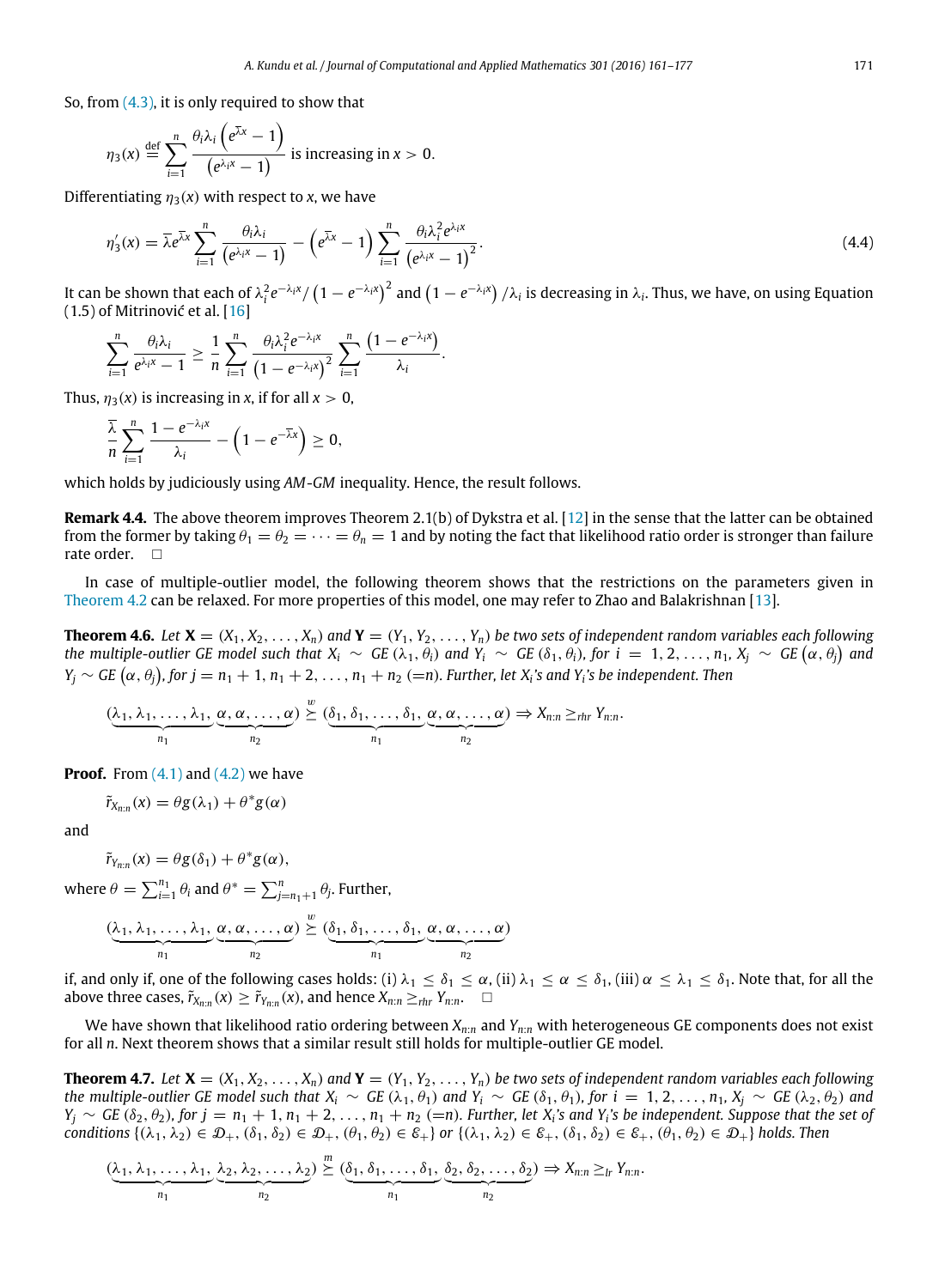**Proof.** Write

$$
\mathcal{F} = \{ \mu = (\mu_1, \mu_2, \dots, \mu_n) : \mu_i = \lambda_1, \text{ for } 1 \le i \le n_1 \text{ and } \mu_i = \lambda_2, \text{ for } n_1 + 1 \le i \le n \},
$$
  

$$
\mathcal{G} = \{ \mathbf{s} = (s_1, s_2, \dots, s_n) : s_i = \delta_1, \text{ for } 1 \le i \le n_1 \text{ and } s_i = \delta_2, \text{ for } n_1 + 1 \le i \le n \}
$$

and

$$
\mathcal{H} = \{ \theta = (\theta_1, \theta_2, \dots, \theta_n) : \theta_i = \theta_1, \text{ for } 1 \leq i \leq n_1 \text{ and } \theta_i = \theta_2, \text{ for } n_1 + 1 \leq i \leq n \}.
$$

.

Note that

$$
\frac{f_{X_{n:n}}(x)}{f_{Y_{n:n}}(x)} = \left( \frac{\sum_{i=1}^n \frac{\theta_i \mu_i}{e^{\mu_i x} - 1}}{\sum_{i=1}^n \frac{\theta_i s_i}{e^{\xi_i x} - 1}} \right) \frac{F_{X_{n:n}}(x)}{F_{Y_{n:n}}(x)} \Bigg|_{\mu \in \mathcal{F}, \ s \in \mathcal{G}, \ \theta \in \mathcal{H}}
$$

By [Theorem 4.2,](#page-8-2) we have that

$$
\frac{F_{X_{n:n}}(x)}{F_{Y_{n:n}}(x)}
$$
 is increasing in  $x > 0$ .

So, to prove the result, it suffices to show that, for  $\mu \in \mathcal{F}$ ,  $s \in \mathcal{G}$  and  $\theta \in \mathcal{H}$ ,

$$
\Delta(x) \stackrel{\text{def}}{=} \frac{\sum\limits_{i=1}^{n} \frac{\theta_i \mu_i}{e^{\mu_i x} - 1}}{\sum\limits_{i=1}^{n} \frac{\theta_i s_i}{e^{\delta_i x} - 1}} = \frac{\sum\limits_{i=1}^{n} \theta_i u(\mu_i x)}{\sum\limits_{i=1}^{n} \theta_i u(s_i x)}
$$

is increasing in x, where  $u(x) = x/(e^x - 1)$ . Now,  $u'(x) = u(x)v(x)/x$ , where  $v(x) = (e^x - 1 - xe^x)/(e^x - 1)$ . It can be easily shown that  $u(x)$  and  $v(x)$  are decreasing in  $x > 0$ . Now, differentiating  $\Delta(x)$  with respect to *x*, we get

$$
\Delta'(x) \stackrel{\text{sign}}{=} \sum_{i=1}^n \theta_i u(s_i x) \sum_{i=1}^n \theta_i u(\mu_i x) v(\mu_i x) - \sum_{i=1}^n \theta_i u(\mu_i x) \sum_{i=1}^n \theta_i u(s_i x) v(s_i x).
$$

Clearly,  $\Delta(x)$  is increasing in  $x > 0$  if

$$
\Omega(\mu_1, \mu_2, \dots, \mu_n) \stackrel{\text{def}}{=} \frac{\sum\limits_{i=1}^n \theta_i u(\mu_i x) v(\mu_i x)}{\sum\limits_{i=1}^n \theta_i u(\mu_i x)}
$$

is Schur-convex in  $(\mu_1, \mu_2, \ldots, \mu_n) \in \mathcal{F}$ , for  $\theta \in \mathcal{H}$ . Assume that  $\omega(x) = u(x)v'(x)$ ,  $\theta = \sum_{r=1}^{n_1} \theta_r$  and  $\theta^* = \sum_{r=n_1+1}^{n} \theta_r$ . Then, for  $1 \leq i \leq n_1$ ,

$$
\frac{\partial \Omega}{\partial \mu_i} = \frac{\theta_1 x [\theta^* u'(\lambda_1 x) u(\lambda_2 x) \{v(\lambda_1 x) - v(\lambda_2 x)\} + \omega(\lambda_1 x) \{\theta u(\lambda_1 x) + \theta^* u(\lambda_2 x)\}]}{(\theta u(\lambda_1 x) + \theta^* u(\lambda_2 x))^2}
$$

and, for  $n_1 + 1 \le j \le n$ ,

$$
\frac{\partial \Omega}{\partial \mu_j} = \frac{\theta_2 x [\theta u'(\lambda_2 x) u(\lambda_1 x) \{v(\lambda_2 x) - v(\lambda_1 x)\} + \omega(\lambda_2 x) \{\theta^* u(\lambda_2 x) + \theta u(\lambda_1 x)\}]}{(\theta u(\lambda_1 x) + \theta^* u(\lambda_2 x))^2}.
$$

Consider the following two cases:

Case I: Let  $1 \le i, j \le n_1$  or  $n_1 + 1 \le i, j \le n$ . Then

$$
\frac{\partial \Omega}{\partial \mu_i} - \frac{\partial \Omega}{\partial \mu_j} = 0.
$$

∂Ω

Case II: Let  $1 \le i \le n_1$  and  $n_1 + 1 \le j \le n$ . Then

$$
\frac{\partial \Omega}{\partial \mu_i} - \frac{\partial \Omega}{\partial \mu_j} \stackrel{\text{sign}}{=} \{v(\lambda_1 x) - v(\lambda_2 x)\}\{\theta_1 \theta^* u'(\lambda_1 x)u(\lambda_2 x) + \theta_2 \theta u'(\lambda_2 x)u(\lambda_1 x)\} + \{\theta u(\lambda_1 x) + \theta^* u(\lambda_2 x)\}\{\theta_1 \omega(\lambda_1 x) - \theta_2 \omega(\lambda_2 x)\}.
$$

Again, as v(*x*) is decreasing in *x*, on using Lemma 3.3 of Torrado and Kochar [\[17\]](#page-16-15), we have that w(*x*) is increasing and non-positive. Therefore, it follows that  $\frac{\partial \Omega}{\partial \mu_i} - \frac{\partial \Omega}{\partial \mu_j} \geq 0$  whenever the set of conditions  $\{(\lambda_1, \lambda_2) \in \mathcal{D}_+, (\delta_1, \delta_2) \in \mathcal{D}_+,$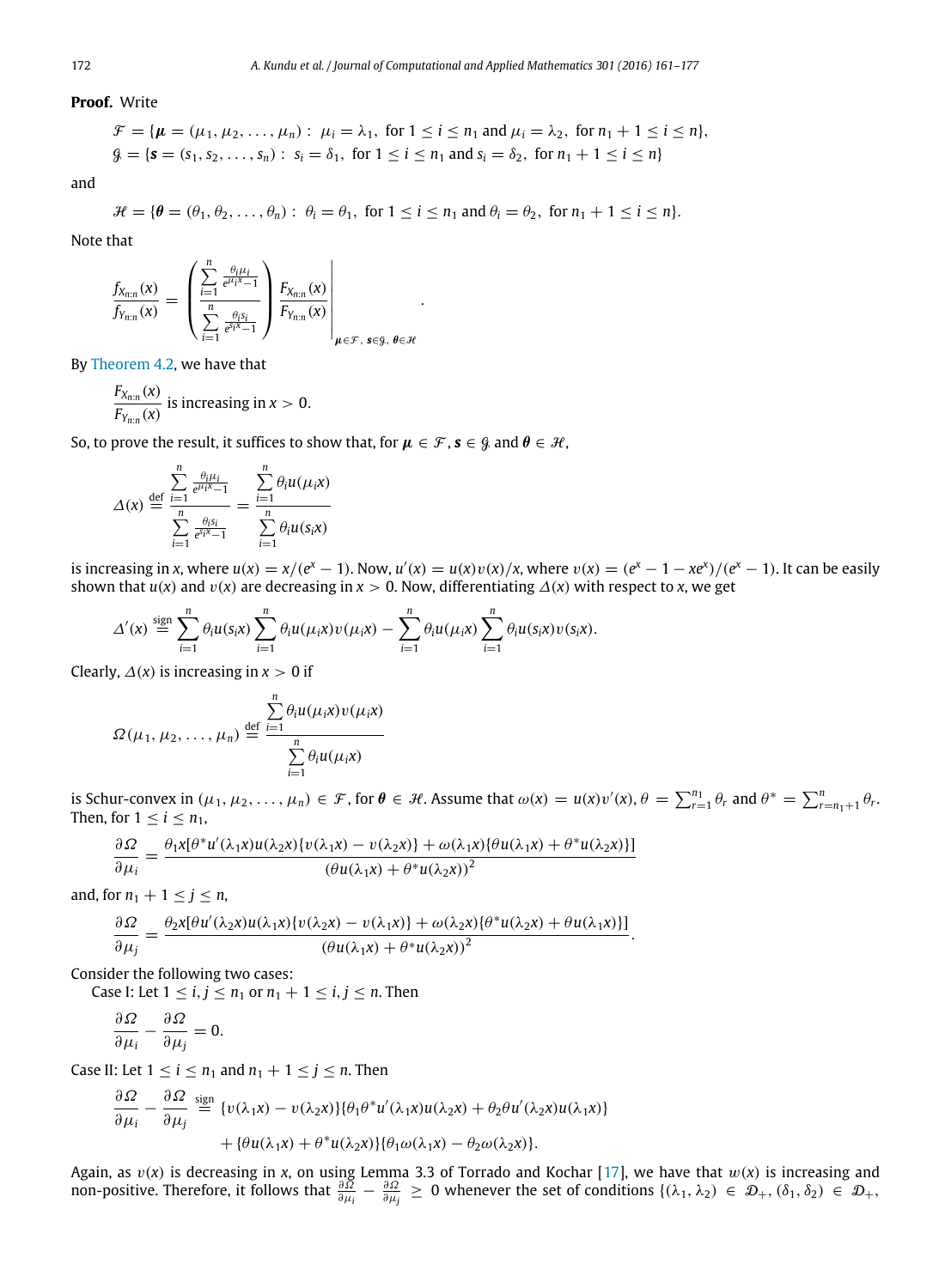$(\theta_1, \theta_2) \in \mathcal{E}_+$ } holds. Further,  $\frac{\partial \Omega}{\partial \mu_i} - \frac{\partial \Omega}{\partial \mu_j} \leq 0$  whenever the set of conditions  $\{(\lambda_1, \lambda_2) \in \mathcal{E}_+$ ,  $(\delta_1, \delta_2) \in \mathcal{E}_+$ ,  $(\theta_1, \theta_2) \in \mathcal{D}_+$ } holds. Hence the result follows from [Lemmas 3.1](#page-3-3) and [3.3.](#page-5-0)

The following corollary immediately follows from the above theorem.

**Corollary 4.3.** Let  $X_i$  and  $Y_i$  follow GE distributions with parameters  $(\lambda_i, \theta_i)$  and  $(\delta_i, \theta_i)$ , respectively, for  $i = 1, 2$ . Further, let  $X_i$ 's and  $Y_i$ 's be independent. Suppose that the set of conditions  $\{\lambda_1\ge\lambda_2, \delta_1\le\delta_2, \theta_1\le\theta_2\}$  or  $\{\lambda_1\le\lambda_2, \delta_1\le\delta_2, \theta_1\ge\theta_2\}$ *holds. Then*

$$
(\lambda_1, \lambda_2) \overset{m}{\succeq} (\delta_1, \delta_2)
$$
 implies  $X_{2:2} \geq_{lr} Y_{2:2}$ .

**Remark 4.5.** [Counterexample 4.1](#page-7-2) shows that [Theorem 4.7](#page-10-0) does not hold under the set of conditions  $\{(\lambda_1, \lambda_2) \in$  $\mathcal{D}_+$ ,  $(\delta_1, \delta_2) \in \mathcal{D}_+$ ,  $(\theta_1, \theta_2) \in \mathcal{D}_+$  or  $\{(\lambda_1, \lambda_2) \in \mathcal{E}_+$ ,  $(\delta_1, \delta_2) \in \mathcal{E}_+$ ,  $(\theta_1, \theta_2) \in \mathcal{E}_+$ .

**Remark 4.6.** The condition of majorization order given in [Theorem 4.7](#page-10-0) cannot be replaced by *p*-larger order as [Counterexample 4.3](#page-9-0) shows.

**Remark 4.7.** The above theorem improves Theorem 3.5 of Zhao and Balakrishnan [\[13\]](#page-16-10) in the sense that the latter can be obtained from the former by taking  $\theta_1 = \theta_2 = \cdots = \theta_n = 1$ .  $\Box$ 

Below we give another set of sufficient conditions under which the above theorem holds.

**Theorem 4.8.** Let  $X = (X_1, X_2, \ldots, X_n)$  and  $Y = (Y_1, Y_2, \ldots, Y_n)$  be two sets of independent random variables each following the multiple-outlier GE model such that  $X_i \sim GE(\lambda_1, \theta_i)$  and  $Y_i \sim GE(\delta_1, \theta_i)$ , for  $i = 1, 2, ..., n_1, X_j \sim GE(\lambda_2, \theta_i)$  and  $Y_j \sim$  *GE*  $(\delta_2, \theta_j)$ , for  $j = n_1 + 1, n_1 + 2, \ldots, n_1 + n_2$  (=n). Further, let  $X_i$ 's and  $Y_i$ 's be independent. Then

$$
\min\{\delta_1,\delta_2\}\geq \max\{\lambda_1,\lambda_2\}\Rightarrow X_{n:n}\geq_{lr}Y_{n:n}.
$$

**Proof.** Writing  $\sum_{i=1}^{n_1} \theta_i = \theta$  and  $\sum_{j=n_1+1}^{n} \theta_j = \theta^*$  we have

$$
\frac{f_{X_{n:n}}(x)}{f_{Y_{n:n}}(x)} = \left(\frac{\frac{\lambda_1\theta}{e^{\lambda_1 x}-1} + \frac{\lambda_2\theta^*}{e^{\lambda_2 x}-1}}{\frac{\delta_1\theta}{e^{\delta_1 x}-1} + \frac{\delta_2\theta^*}{e^{\delta_2 x}-1}}\right) \frac{F_{X_{n:n}}(x)}{F_{Y_{n:n}}(x)}.
$$

As  $\min\{\delta_1, \delta_2\}$  >  $\max\{\lambda_1, \lambda_2\}$ , by [Corollary 4.2,](#page-9-3) we have that

$$
\frac{F_{X_{n:n}}(x)}{F_{Y_{n:n}}(x)}
$$
 is increasing in  $x > 0$ .

Thus, to prove the result, it suffices to show that

$$
\eta_4(x) \stackrel{\text{def}}{=} \frac{\frac{\lambda_1 \theta}{e^{\lambda_1 x} - 1} + \frac{\lambda_2 \theta^*}{e^{\lambda_2 x} - 1}}{\frac{\delta_1 \theta}{e^{\delta_1 x} - 1} + \frac{\delta_2 \theta^*}{e^{\delta_2 x} - 1}} \text{ is increasing in } x > 0.
$$

Now, differentiating  $\eta_4(x)$  with respect to *x* we have

$$
\eta_4'(x) \stackrel{\text{sign}}{=} \theta^2 u(\lambda_1 x) u(\delta_1 x) [z(\delta_1 x) - z(\lambda_1 x)] + \theta \theta^* u(\lambda_1 x) u(\delta_2 x) [z(\delta_2 x) - z(\lambda_1 x)] + \theta \theta^* u(\delta_1 x) u(\lambda_2 x) [z(\delta_1 x) - z(\lambda_2 x)] + \theta^{*2} u(\delta_2 x) u(\lambda_2 x) [z(\delta_2 x) - z(\lambda_2 x)] \geq 0,
$$

where  $u(x) = x/(e^x - 1) \ge 0$  and  $z(x) = x/(1 - e^{-x}) \ge 0$ . The inequality follows from the fact that min{ $\delta_1, \delta_2$ }  $\ge$  $max{\{\lambda_1, \lambda_2\}}$ , and  $z(x)$  is increasing in  $x > 0$ . Thus, the result is proved.  $\square$ 

<span id="page-12-0"></span>In the following theorem we show that the above result holds under different set of sufficient conditions.

**Theorem 4.9.** Let  $X = (X_1, X_2, \ldots, X_n)$  and  $Y = (Y_1, Y_2, \ldots, Y_n)$  be two sets of independent random variables each following the multiple-outlier GE model such that  $X_i \sim GE(\lambda_1, \theta_i)$  and  $Y_i \sim GE(\delta_1, \theta_i)$ , for  $i = 1, 2, ..., n_1, X_j \sim GE(\alpha, \theta_i)$  and  $Y_j \sim$  GE  $(\alpha, \theta_j)$ , for  $j = n_1 + 1, n_1 + 2, \ldots, n_1 + n_2$  (=n). Further, let X<sub>i</sub>'s and Y<sub>i</sub>'s be independent. Suppose that  $\lambda_1 \le \min\{\delta_1, \alpha\}$ . *Then*

$$
(\underbrace{\lambda_1, \lambda_1, \ldots, \lambda_1}_{n_1}, \underbrace{\alpha, \alpha, \ldots, \alpha}_{n_2}) \geq (\underbrace{\delta_1, \delta_1, \ldots, \delta_1}_{n_1}, \underbrace{\alpha, \alpha, \ldots, \alpha}_{n_2}) \Rightarrow X_{n:n} \geq_{lr} Y_{n:n}.
$$

 $\overline{w}$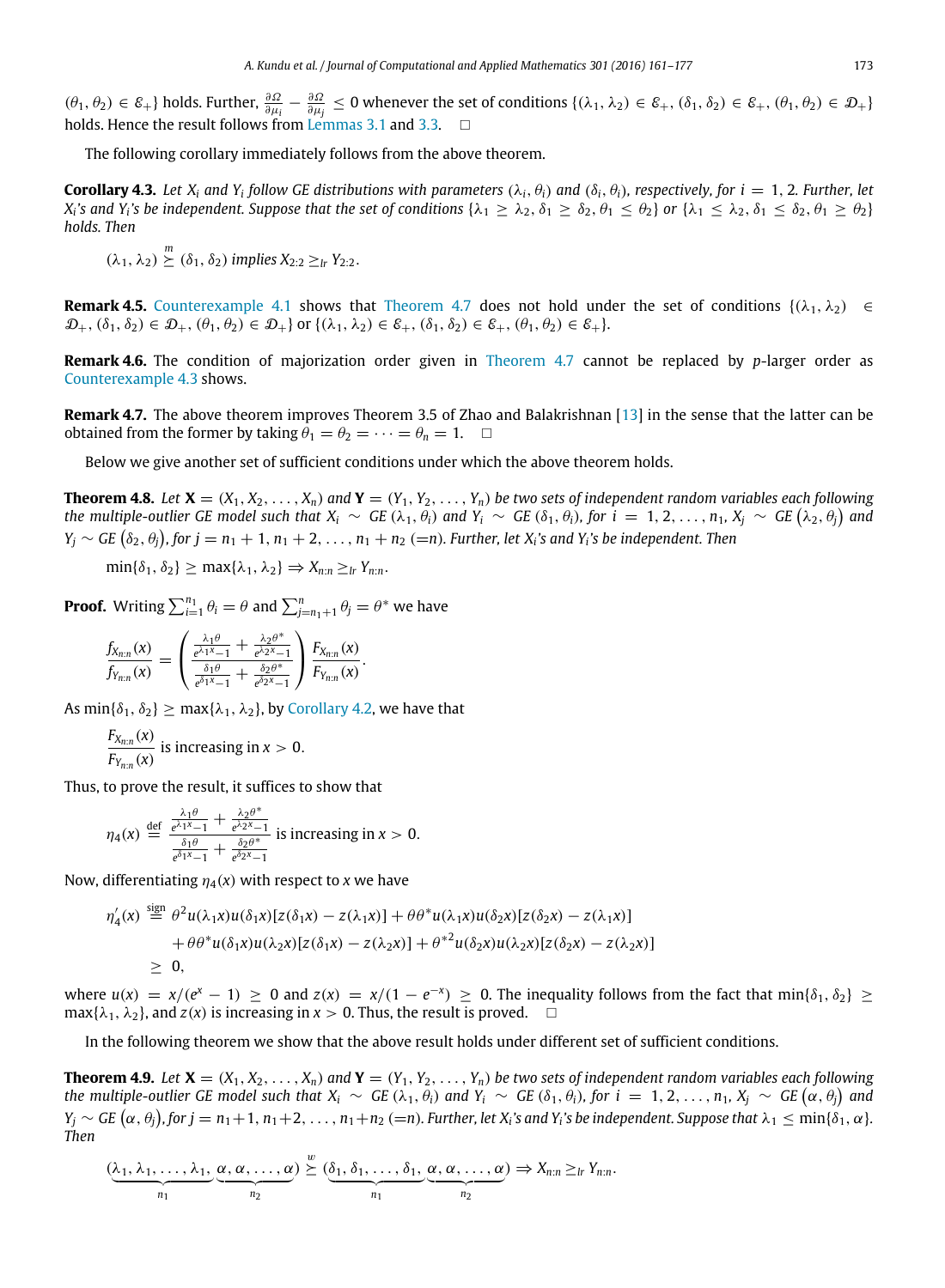**Proof.** Write  $\sum_{i=1}^{n_1} \theta_i = \theta$  and  $\sum_{j=n_1+1}^{n} \theta_j = \theta^*$ . Then

$$
\frac{f_{X_{n:n}}(x)}{f_{Y_{n:n}}(x)} = \left(\frac{\frac{\lambda_1\theta}{e^{\lambda_1x}-1} + \frac{\alpha\theta^*}{e^{\alpha x}-1}}{\frac{\delta_1\theta}{e^{\delta_1x}-1} + \frac{\alpha\theta^*}{e^{\alpha x}-1}}\right) \frac{F_{X_{n:n}}(x)}{F_{Y_{n:n}}(x)}.
$$

By [Theorem 4.6,](#page-10-1) we have that

$$
\frac{F_{X_{n:n}}(x)}{F_{Y_{n:n}}(x)}
$$
 is increasing in  $x > 0$ .

Thus, to prove the result, it suffices to show that

$$
\zeta(x) \stackrel{\text{def}}{=} \frac{\frac{\lambda_1 \theta}{e^{\lambda_1 x} - 1} + \frac{\alpha \theta^*}{e^{\alpha x} - 1}}{\frac{\delta_1 \theta}{e^{\delta_1 x} - 1} + \frac{\alpha \theta^*}{e^{\alpha x} - 1}} \text{ is increasing in } x > 0.
$$

Now, differentiating ζ(*x*) with respect to *x* we have

$$
\zeta'(x) \stackrel{\text{sign}}{=} \theta^2 u(\lambda_1 x) u(\delta_1 x) [z(\delta_1 x) - z(\lambda_1 x)] + \theta^* \theta u(\alpha x) u(\lambda_1 x) [z(\alpha x) - z(\lambda_1 x)] \n+ \theta^* \theta u(\alpha x) u(\delta_1 x) [z(\delta_1 x) - z(\alpha x)] \n= \gamma(x), \text{ say,}
$$
\n(4.5)

 $\frac{1}{n_1}$ *n*1

<span id="page-13-0"></span> $\frac{1}{n_2}$ *n*2

where  $u(x) = x/(e^x - 1) \ge 0$  and  $z(x) = x/(1 - e^{-x}) \ge 0$ . It is easy to show that  $u(x)$  is decreasing in  $x > 0$ , and *z*(*x*) is increasing in *x* > 0. Now from the hypothesis we have  $\lambda_1 \leq \min\{\delta_1, \alpha\}$  and  $(\lambda_1, \lambda_1, \ldots, \lambda_1, \alpha, \alpha, \ldots, \alpha) \geq$ 

 $(\delta_1, \delta_1, \ldots, \delta_1,$  $\alpha, \alpha, \ldots, \alpha$ ), which is equivalent to the fact that  $\lambda_1 \leq \alpha \leq \delta_1$  or  $\lambda_1 \leq \delta_1 \leq \alpha$ .

Case I: 
$$
\lambda_1 \leq \alpha \leq \delta_1
$$
. Then we have  $z(\lambda_1 x) \leq z(\alpha x) \leq z(\delta_1 x)$ , which implies that  $\gamma(x) \geq 0$ .  
\nCase II:  $\lambda_1 \leq \delta_1 \leq \alpha$ . Then we have  $z(\lambda_1 x) \leq z(\delta_1 x) \leq z(\alpha x)$  and  $u(\lambda_1 x) \geq u(\delta_1 x) \geq u(\alpha x)$ . From (4.5) we have  $\gamma(x) \geq [z(\delta_1 x) - z(\lambda_1 x)][\theta^2 u(\lambda_1 x)u(\delta_1 x) + \theta^* \theta u(\alpha x)u(\delta_1 x)]$   
\n $\geq 0$ ,

which gives that  $\zeta'(x) \geq 0$ . Thus, the result is proved.

**Corollary 4.4.** Let  $X_1$  and  $X_2$  follow GE distributions with parameters  $(\lambda_1, \theta_1)$  and  $(\alpha, \theta_2)$ , and let  $Y_1$  and  $Y_2$  follow GE *distributions with parameters* ( $\delta_1$ ,  $\theta_1$ ) and ( $\alpha$ ,  $\theta_2$ ), respectively. Further, let X<sub>i</sub>'s and Y<sub>i</sub>'s be independent. Suppose that  $\lambda_1 \leq$  $min{\delta_1, \alpha}$ *. Then* 

$$
(\lambda_1, \alpha) \stackrel{\circ}{\succeq} (\delta_1, \alpha)
$$
 implies  $X_{2:2} \geq_{lr} Y_{2:2}$ .

 $\ddot{\phantom{0}}$ 

Below we cite a counterexample which shows that the condition  $\lambda_1 \leq \min{\{\delta_1, \alpha\}}$  given in [Theorem 4.9](#page-12-0) cannot be relaxed.

**Counterexample 4.5.** *Let*  $X_1$  *and*  $X_2$  *follow GE distributions with respective parameters*  $(\lambda_1, \theta_1)$ *,*  $(\alpha, \theta_2)$ *, and*  $Y_1$  *and*  $Y_2$  *follow GE distribution with respective parameters*  $(\delta_1, \theta_1)$  *and*  $(\alpha, \theta_2)$ *, where*  $(\lambda_1, \alpha) = (2, 1) \in \mathcal{D}_+$ ,  $(\delta_1, \alpha) = (3, 1) \in \mathcal{D}_+$  *and*  $(\theta_1, \theta_2) = (6, 6.1) \in \mathcal{E}_+$ . Clearly,  $\lambda_1 \nleq \min\{\delta_1, \alpha\}$  and  $(\lambda_1, \alpha) \geq (\delta_1, \alpha)$ . One can show that  $f_{X_{2,2}}(x)/f_{Y_{2,2}}(x)$  is nonmonotone. *Thus,*  $X_{2:2}$   $\geq$ <sub>*lr*</sub>  $Y_{2:2}$ . □

Before going into the next theorem we give the following lemma without proof.

**Lemma 4.4.** *If*  $\lambda_1 \le \delta_1 \le \delta_2 \le \lambda_2$  *or*  $\lambda_1 \ge \delta_1 \ge \delta_2 \ge \lambda_2$ *, and*  $n_1\lambda_1 + n_2\lambda_2 = n_1\delta_1 + n_2\delta_2$  *then* 

<span id="page-13-1"></span>
$$
(\underbrace{\lambda_1, \lambda_1, \ldots, \lambda_1}_{n_1}, \underbrace{\lambda_2, \lambda_2, \ldots, \lambda_2}_{n_2}) \stackrel{m}{\succeq} (\underbrace{\delta_1, \delta_1, \ldots, \delta_1}_{n_1}, \underbrace{\delta_2, \delta_2, \ldots, \delta_2}_{n_2}). \quad \Box
$$

The following theorem generalizes the result discussed in [Theorem 4.9.](#page-12-0)

**Theorem 4.10.** Let  $X = (X_1, X_2, \ldots, X_n)$  and  $Y = (Y_1, Y_2, \ldots, Y_n)$  be two sets of independent random variables each following *the multiple-outlier GE model such that*  $X_i \sim GE(\lambda_1, \theta_1)$  *and*  $Y_i \sim GE(\delta_1, \theta_1)$ , for  $i = 1, 2, ..., n_1$ ,  $X_i \sim GE(\lambda_2, \theta_2)$  *and*  $Y_j \sim GE(\delta_2, \theta_2)$ , for  $j = n_1 + 1, n_1 + 2, \ldots, n_1 + n_2$  (=n). Further, let  $X_i$ 's and  $Y_i$ 's be independent. Suppose that the set of *conditions*  $\{\lambda_1 \leq \delta_1 \leq \delta_2 \leq \lambda_2, \theta_1 \geq \theta_2\}$  *or*  $\{\lambda_1 \geq \delta_1 \geq \delta_2 \geq \lambda_2, \theta_1 \leq \theta_2\}$  *holds. Then* 

$$
(\underbrace{\lambda_1, \lambda_1, \ldots, \lambda_1}_{n_1}, \underbrace{\lambda_2, \lambda_2, \ldots, \lambda_2}_{n_2}) \stackrel{w}{\succeq} (\underbrace{\delta_1, \delta_1, \ldots, \delta_1}_{n_1}, \underbrace{\delta_2, \delta_2, \ldots, \delta_2}_{n_2}) \Rightarrow X_{n:n} \geq_{lr} Y_{n:n}.
$$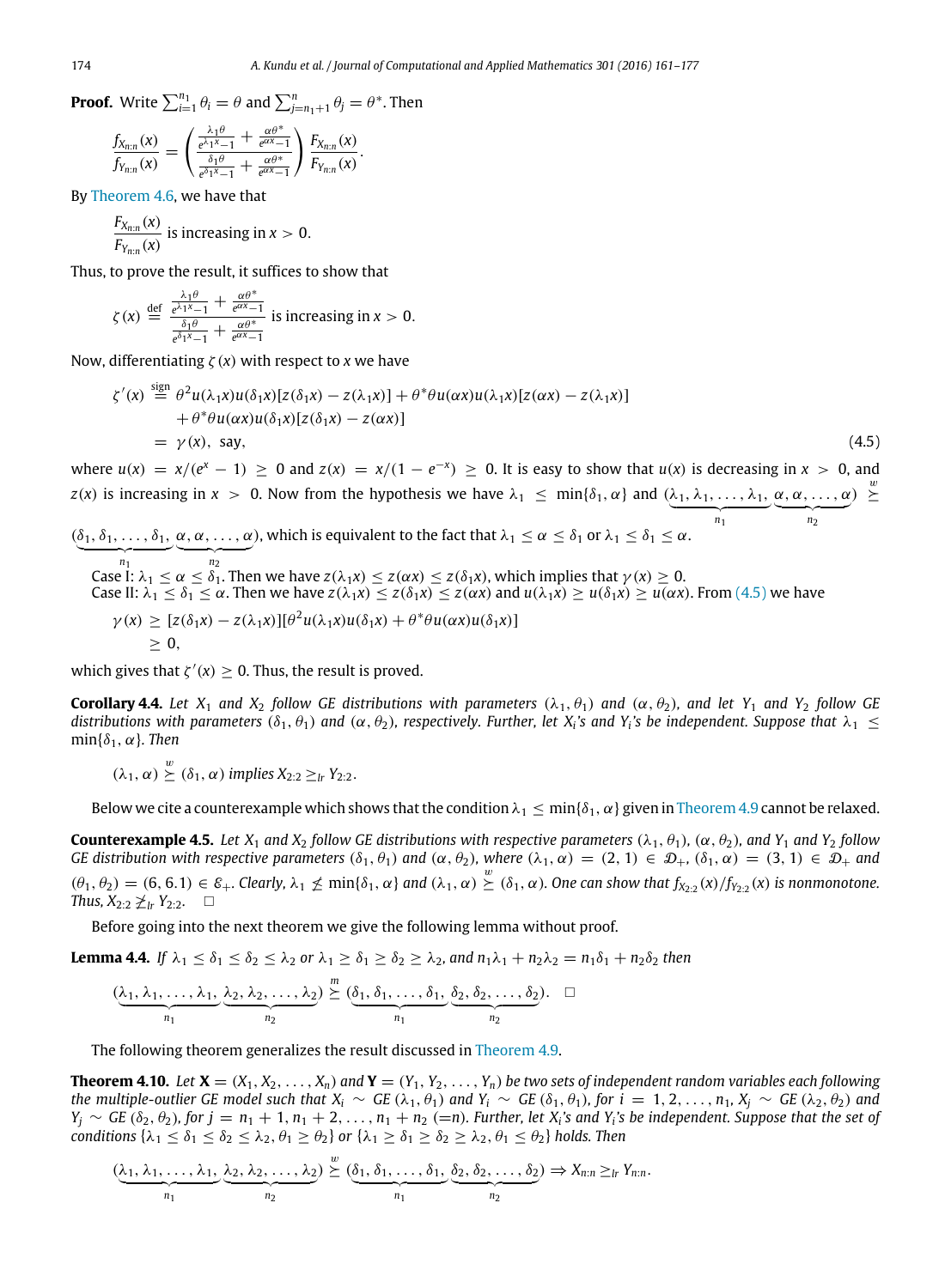**Proof.** Suppose that the first set of conditions holds. The weak supermajorization order gives that  $\lambda_1 \leq \delta_1$  and  $n_1\lambda_1+r\lambda_2 \leq$  $n_1\delta_1 + r\delta_2$ , for  $r = 1, 2, \ldots, n_2$ . If  $n_1\lambda_1 + n_2\lambda_2 = n_1\delta_1 + n_2\delta_2$  then the result follows from [Theorem 4.7.](#page-10-0) Suppose that  $n_1\lambda_1 + n_2\lambda_2 < n_1\delta_1 + n_2\delta_2$ . Then there exists some  $\lambda$  such that  $n_1\lambda + n_2\lambda_2 = n_1\delta_1 + n_2\delta_2$  and  $\lambda_1 < \lambda \leq \delta_1$ . Let  $X_{n:n}^*$  be the lifetime of a parallel system formed by *n* components  $X_1^*, X_2^*, \ldots, X_n^*$  where  $X_i^* \sim GE(\lambda, \theta_1)$ , for  $i = 1, 2, \ldots, n_1$  and  $X_j^* \sim$  GE( $\lambda_2$ ,  $\theta_2$ ), for  $j=n_1+1$ ,  $n_1+2,$   $\dots$ ,  $n_1+n_2$  (=n). Then, on using [Lemma 4.4,](#page-13-1)  $X_{n:n}^*\geq_{lr} Y_{n:n}$  follows from [Theorem 4.7.](#page-10-0) Further, note that  $\lambda_1 \leq \lambda \leq \lambda_2$  and

$$
(\underbrace{\lambda_1, \lambda_1, \ldots, \lambda_1}_{n_1}, \underbrace{\lambda_2, \lambda_2, \ldots, \lambda_2}_{n_2}) \stackrel{w}{\succeq} (\underbrace{\lambda, \lambda, \ldots, \lambda,}_{n_1}, \underbrace{\lambda_2, \lambda_2, \ldots, \lambda_2}_{n_2}).
$$

Thus,  $X_{n:n} \ge_{lr} X_{n:n}^*$  follows from [Theorem 4.9.](#page-12-0) Hence  $X_{n:n} \ge_{lr} Y_{n:n}$ . The proof follows in a similar way under the second set of conditions.

**Corollary 4.5.** If  $X_i$  and  $Y_i$  follow GE distributions with parameters  $(\lambda_i, \theta_i)$  and  $(\delta_i, \theta_i)$  respectively, for  $i = 1, 2$ . Suppose that *the set of conditions*  $\{\lambda_1 \leq \delta_1 \leq \delta_2 \leq \lambda_2, \theta_1 \geq \theta_2\}$  *or*  $\{\lambda_1 \geq \delta_1 \geq \delta_2 \geq \lambda_2, \theta_1 \leq \theta_2\}$  *holds. Then* 

$$
(\lambda_1, \lambda_2) \stackrel{w}{\succeq} (\delta_1, \delta_2) \text{ implies } X_{2:2} \geq_{lr} Y_{2:2}.
$$

#### *4.2. Application with gamma model*

A random variable *X* is said to have gamma distribution with parameters  $(\lambda, \alpha)$  if the density function of *X* is given by

$$
f_X(x)=\frac{\lambda^{\alpha}}{\Gamma(\alpha)}x^{\alpha-1}e^{-\lambda x}, \quad x>0, \lambda>0, \alpha>0,
$$

where  $\alpha$  is the shape parameter and  $\lambda$  is the scale parameter. As mentioned in the introduction, the comparison of parallel systems formed by gamma components with respect to different stochastic orders have been well studied in the literature (cf. [\[14,](#page-16-11)[18\]](#page-16-16), and the references therein). Here we consider series system in place of parallel system. We show that one series system dominates the other with respect to the hazard rate order whenever their scale parameters are ordered with respect to weak majorization order (which is weaker than majorization order). Below we give three lemmas. The first lemma may be obtained in [\[4,](#page-16-3) p. 92], whereas the second lemma is borrowed from [\[6,](#page-16-5) p. 116]. The proof of the third lemma is straightforward.

**Lemma 4.5.** *Let*  $I \subseteq \mathbb{R}$  *be an interval, and let*  $g : I \to \mathbb{R}$  *be convex (resp. concave). Then* 

<span id="page-14-2"></span>
$$
\varphi(\mathbf{x}) = \sum_{i=1}^n g(x_i)
$$

*is Schur-convex (resp. Schur-concave) on I<sup>n</sup> .*

**Lemma 4.6.** *Let Z be a random variable having IFRA (resp. DFRA) distribution. Then*

<span id="page-14-1"></span>
$$
E(Z^2) \leq (resp. \geq) 2[E(Z)]^2
$$
.

**Lemma 4.7.** *Let Z be a random variable having probability density function given by*

<span id="page-14-0"></span>
$$
f_Z(t) = \frac{(1+t)^{\alpha-1}e^{-ty}}{\int_0^\infty (1+u)^{\alpha-1}e^{-uy}du}, \quad \text{for } t \in (0, \infty),
$$

*where*  $\alpha$  *and*  $\gamma$  *are positive constants. Then* Z *is DLR for*  $\alpha \in [0, 1]$ *, and is ILR for*  $\alpha \in [1, \infty)$ *.*  $\Box$ 

<span id="page-14-3"></span>In the following theorem we compare  $X_{1:n}$  and  $Y_{1:n}$  with respect to the hazard rate order.

**Theorem 4.11.** *Let*  $X_1, X_2, \ldots, X_n$  *be independent gamma random variables with respective scale parameters*  $\lambda_1, \lambda_2, \ldots, \lambda_n$ *, and the same shape parameter* α*. Further, let Y*1, *Y*2, .. . , *Y<sup>n</sup> be another set of independent gamma random variables with respective scale parameters* µ1, µ2, .. . ,µ*n, and the same shape parameter* α*. Suppose X<sup>i</sup> 's and Y<sup>i</sup> 's are independent. Then*

$$
(\lambda_1, \lambda_2, \ldots, \lambda_n) \stackrel{\text{w}}{\succeq} (\mu_1, \mu_2, \ldots, \mu_n) \Rightarrow X_{1:n} \geq_{hr} Y_{1:n}, \text{ for } \alpha \in [0, 1],
$$

*and*

$$
(\lambda_1, \lambda_2, \ldots, \lambda_n) \succeq_{w} (\mu_1, \mu_2, \ldots, \mu_n) \Rightarrow X_{1:n} \leq_{hr} Y_{1:n}, \text{ for } \alpha \in [1, \infty).
$$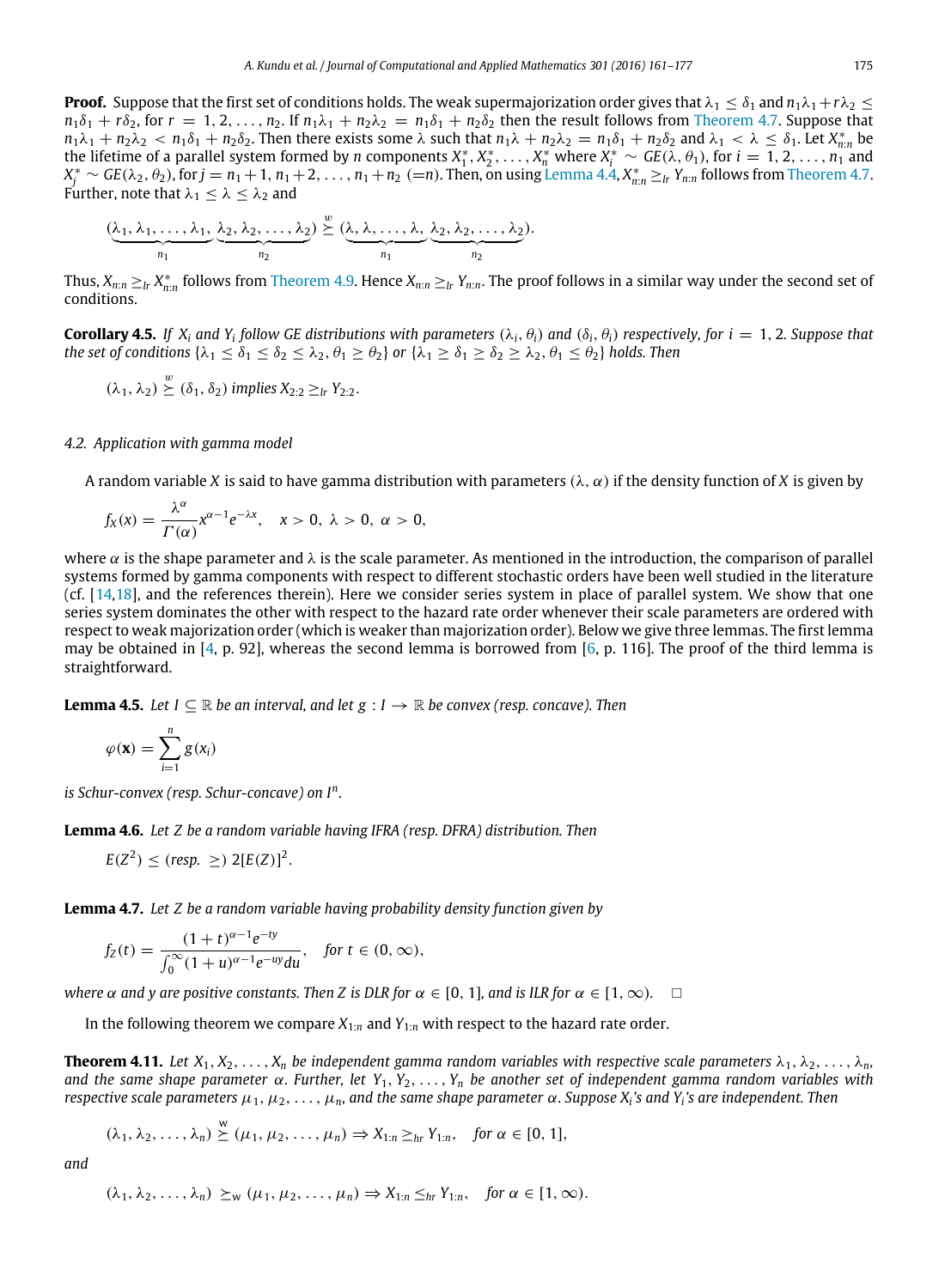**Proof.** The hazard rate function of  $X_{1:n}$  is given by  $r_{X_{1:n}}(x) = \left(\sum_{i=1}^n \xi(\lambda_i x)\right)/x$ , where  $\xi(y) = \left[\int_0^\infty (1+u)^{\alpha-1}e^{-uy}du\right]^{-1} =$  $1/\vartheta(y)$ , say. This gives that  $\xi'(y) = -\vartheta'(y)/\vartheta^2(y)$ , and  $\vartheta(y)\xi''(y) = 2 [E(Z)]^2 - E(Z^2)$ , where *Z*, as defined in [Lemma 4.7,](#page-14-0) is DFRA for  $\alpha \in [0, 1]$ , and IFRA for  $\alpha \in [1, \infty)$  (cf. [\[11\]](#page-16-8)). Thus, on using [Lemma 4.6,](#page-14-1) we get  $\xi''(y) \le 0$  for  $\alpha \in [0, 1]$ , and  $\xi''(y) \ge 0$  for  $\alpha \in [1, \infty)$ . Hence,  $\xi(y)$  is concave in y, for  $\alpha \in [0, 1]$ , and is convex in y, for  $\alpha \in [1, \infty)$ . So, by [Lemma 4.5](#page-14-2) we have that  $r_{X_{1:n}}(x)$  is Schur-concave in  $(\lambda_1, \lambda_2, \ldots, \lambda_n)$ , for  $\alpha \in [0, 1]$ , and is Schur-convex in  $(\lambda_1, \lambda_2, \ldots, \lambda_n)$ , for  $\alpha \in [1, \infty)$ . Further, note that  $\xi'(y) \ge 0$  for all  $y > 0$ , which implies that  $r_{X_{1:n}}(x)$  is increasing in each  $\lambda_i$ , for all  $\alpha \in (0, \infty)$ . Thus, the result follows from [Lemma 4.3.](#page-8-1) □

Because weak supermajorization order is superior to *p*-larger order, one may wonder whether weak supermajorization order given in [Theorem 4.11](#page-14-3) can be replaced by *p*-larger order. The following counterexample answers this question in negative.

**Counterexample 4.6.** *Let*  $X_i$  (resp.  $Y_i$ ) be independent gamma random variables with parameters  $(\lambda_i, \alpha)$  (resp.  $(\mu_i, \alpha)$ ),  $i = 1, 2$ ,  $where (\lambda_1, \lambda_2) = (1, 5) \in \mathcal{E}_+, (\mu_1, \mu_2) = (2, 3.9) \in \mathcal{E}_+, and \alpha = 0.1. Clearly, (\lambda_1, \lambda_2) \stackrel{p}{\geq} (\mu_1, \mu_2) but (\lambda_1, \lambda_2) \stackrel{w}{\geq} (\mu_1, \mu_2).$ *Now,*

$$
k_7(x) \stackrel{\text{def}}{=} r_{X_{1:2}}(x) - r_{Y_{1:2}}(x)
$$
  
=  $\frac{1}{x} [\xi(x) + \xi(5x) - \xi(2x) - \xi(3.9x)],$ 

*where*  $\xi(y)$  *is as defined in [Theorem](#page-14-3) 4.11. It can be shown that*  $k_7(x)$  *changes sign. Thus,*  $X_{1:2} \not\geq_{hr} Y_{1:2}$ .  $\square$ 

The following theorem shows that the above result also holds for the dispersive order.

**Theorem 4.12.** *Let*  $X_1, X_2, \ldots, X_n$  *be independent gamma random variables with respective scale parameters*  $\lambda_1, \lambda_2, \ldots, \lambda_n$ *, and the same shape parameter* α*. Further, let Y*1, *Y*2, .. . , *Y<sup>n</sup> be another set of independent gamma random variables with respective scale parameters* µ1, µ2, .. . ,µ*<sup>n</sup> and the same shape parameter* α*. Suppose X<sup>i</sup> 's and Y<sup>i</sup> 's are independent. Then*

$$
(\lambda_1, \lambda_2, \ldots, \lambda_n) \stackrel{\text{w}}{\succeq} (\mu_1, \mu_2, \ldots, \mu_n) \Rightarrow X_{1:n} \geq_{\text{disp}} Y_{1:n}, \quad \text{for } \alpha \in [0, 1].
$$

**Proof.** Note that  $r_{X_{1:n}}(x)$  is decreasing in  $x > 0$ , for  $\alpha \in [0, 1]$ . Thus, on using Theorem 3.B.20(a) of Shaked and Shanthiku-mar [\[8\]](#page-16-7), the result follows from [Theorem 4.11.](#page-14-3)  $\Box$ 

In the following theorem we show that [Theorem 4.11](#page-14-3) holds for the up shifted and the down shifted hazard rate orders.

**Theorem 4.13.** Let  $X_1, X_2, \ldots, X_n$  be independent gamma random variables with respective scale parameters  $\lambda_1, \lambda_2, \ldots, \lambda_n$ , *and the same shape parameter* α*. Further, let Y*1, *Y*2, .. . , *Y<sup>n</sup> be another set of independent gamma random variables with respective scale parameters* µ1, µ2, .. . ,µ*n, and the same shape parameter* α*. Suppose X<sup>i</sup> 's and Y<sup>i</sup> 's are independent. Then*

$$
(\lambda_1, \lambda_2, \dots, \lambda_n) \stackrel{\text{w}}{\succeq} (\mu_1, \mu_2, \dots, \mu_n) \Rightarrow X_{1:n} \geq_{hr\downarrow} Y_{1:n}, \text{ for } \alpha \in [0, 1],
$$

*and*

$$
(\lambda_1, \lambda_2, \ldots, \lambda_n) \succeq_{\mathsf{w}} (\mu_1, \mu_2, \ldots, \mu_n) \Rightarrow X_{1:n} \leq_{hr\uparrow} Y_{1:n}, \text{ for } \alpha \in [1, \infty).
$$

**Proof.** Note that  $r_{X_{1:n}}(x)$  is decreasing in  $x > 0$ , for  $\alpha \in [0, 1]$  and is increasing in  $x > 0$ , for  $\alpha \in [1, \infty)$ . Thus, on using [Theorem 4.11,](#page-14-3) the result follows from Theorem 6.26 and Theorem 6.19 of Lillo et al. [\[9\]](#page-16-17).

## <span id="page-15-0"></span>**5. Conclusions**

Although the concept of majorization started in order to compare the income inequalities, now-a-days one can find application of majorization in different branches of economics, reliability, engineering and many others. We have developed some useful results on majorization, viz. we have given answer to the question—what can we say about Schurconvexity/concavity of the function  $\varphi(\cdot)$  defined by  $\varphi(\mathbf{x}) = \sum_{i=1}^{n} u_i g(x_i)$  if  $g : I \to \mathbb{R}$  is increasing/decreasing and convex/concave, where *I* is an interval of R? These results, which correct a typographical error in the book by Marshall et al. [\[4\]](#page-16-3), also fill up some gap in the theory of majorization up to certain extent. We have also reported the cases when nothing can be said about Schur-convexity/concavity of  $\varphi$ . As an application of the results so developed, we have taken help of GE and gamma distributions. Here, we compare the lifetimes of two parallel systems formed by components having heterogeneous generalized exponentially distributed lifetimes. It is shown that if the vectors of parameters of the underlying distributions are ordered in the sense of *p*-larger order (resp. weak supermajorization order), then the life of one parallel system will be more than that of the other in usual stochastic order (resp. reversed hazard rate order). We also show, with the help of counterexample, that this result cannot be extended to likelihood ratio order. However, we have shown that, under certain restriction on the parameters, the result can be extended to the likelihood ratio order. Further, we prove that,